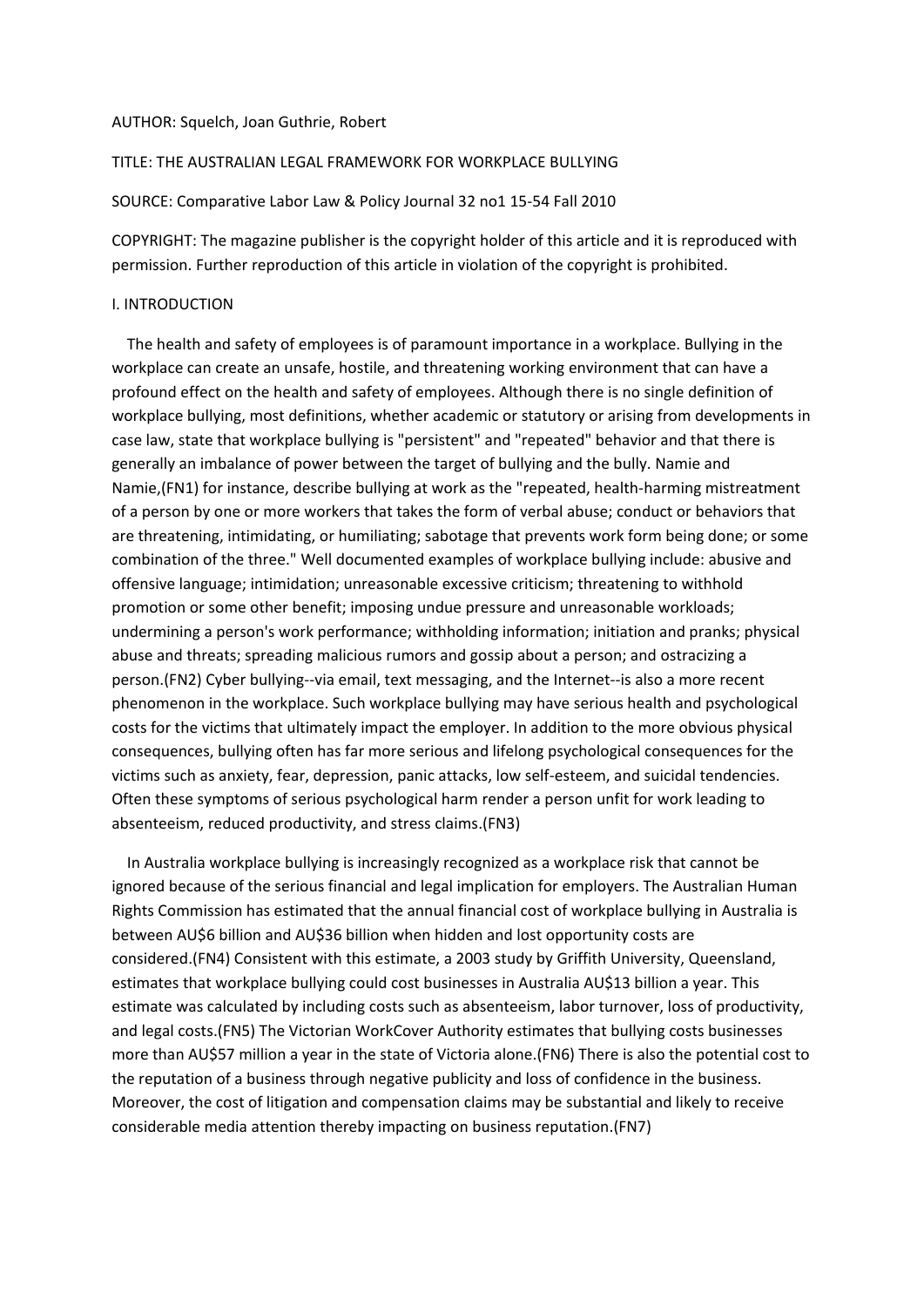Although Australia does not have specific laws that deal with workplace bullying, certain systems of protection are incorporated under several different areas of the law including occupational health and safety, workers' compensation, equal opportunity, and industrial relations. In particular, a number of recent superior court decisions have recognized bullying as a workplace risk and have confirmed that the failure to prevent bullying in the workplace is actionable under common law.

 The purpose of this article is to provide an overview of the legal framework to prevent and redress workplace bullying. Accordingly, this article will review the Australian laws in relation to occupational health and safety, workers' compensation, industrial law, and antidiscrimination laws as well as tort and contract law insofar as they address the issue of bullying. This review indicates that workers have a range of options when pursuing an action against an employer for bullying. The ultimate choice of remedy will depend on a number of factors including the standard of proof required to establish the claim, and the statutory limitations that limit or exclude access to certain claim options or that limit the amount of compensation or damages available.

### II. THE AUSTRALIAN LEGAL FRAMEWORK FOR WORKPLACE BULLYING

 In Australia there is no one specific statute that deals with workplace bullying; however, action may be taken in relation to bullying under legislation covering occupational health and safety, workers' compensation, equal opportunity, and industrial relations. This section of the article considers the range of laws under which employees may seek a remedy against coworkers and employers who may be held liable for workplace bullying. As Australia is a federation with nine jurisdictions, Commonwealth, state, and territory legislation may apply. Each state and territory has enacted laws regulating workplace health and safety, workers' compensation, discrimination, and industrial relations. Each state and territory has also established various statutory regulatory bodies to manage the laws and regulations.

#### A. BULLYING AND WORKPLACE HEALTH AND SAFETY LAWS

 All Australian jurisdictions(FN8) have workplace occupational health and safety laws and regulations that aim to create a safe work environment. Workplace bullying falls within the ambit of this legislation. Bullying is viewed as a risk to workplace health and safety and both employers and employees may be prosecuted for bullying behavior or for failing to take steps to address workplace bullying. In general, workplace health and safety legislation and regulations seek to promote the safety and health of persons at work and aim to reduce, eliminate, and control the risks or hazards to which persons at work are exposed. In all jurisdictions, employers have a general duty to provide a healthy and safe working environment(FN9) and must, "so far as is reasonably practicable,"(FN10) provide and maintain a working environment in which the employees are not exposed to risks or hazards. Employers must take reasonable and practical steps to identify, reduce, eliminate, and control risks and hazards. Employees also have a responsibility to look after their own safety and not to engage in conduct that poses a risk to the health and safety of other persons in the workplace. Generally, an employee must take reasonable care to ensure his or her own safety and health at work and to avoid adversely affecting the safety or health of any other person through any act or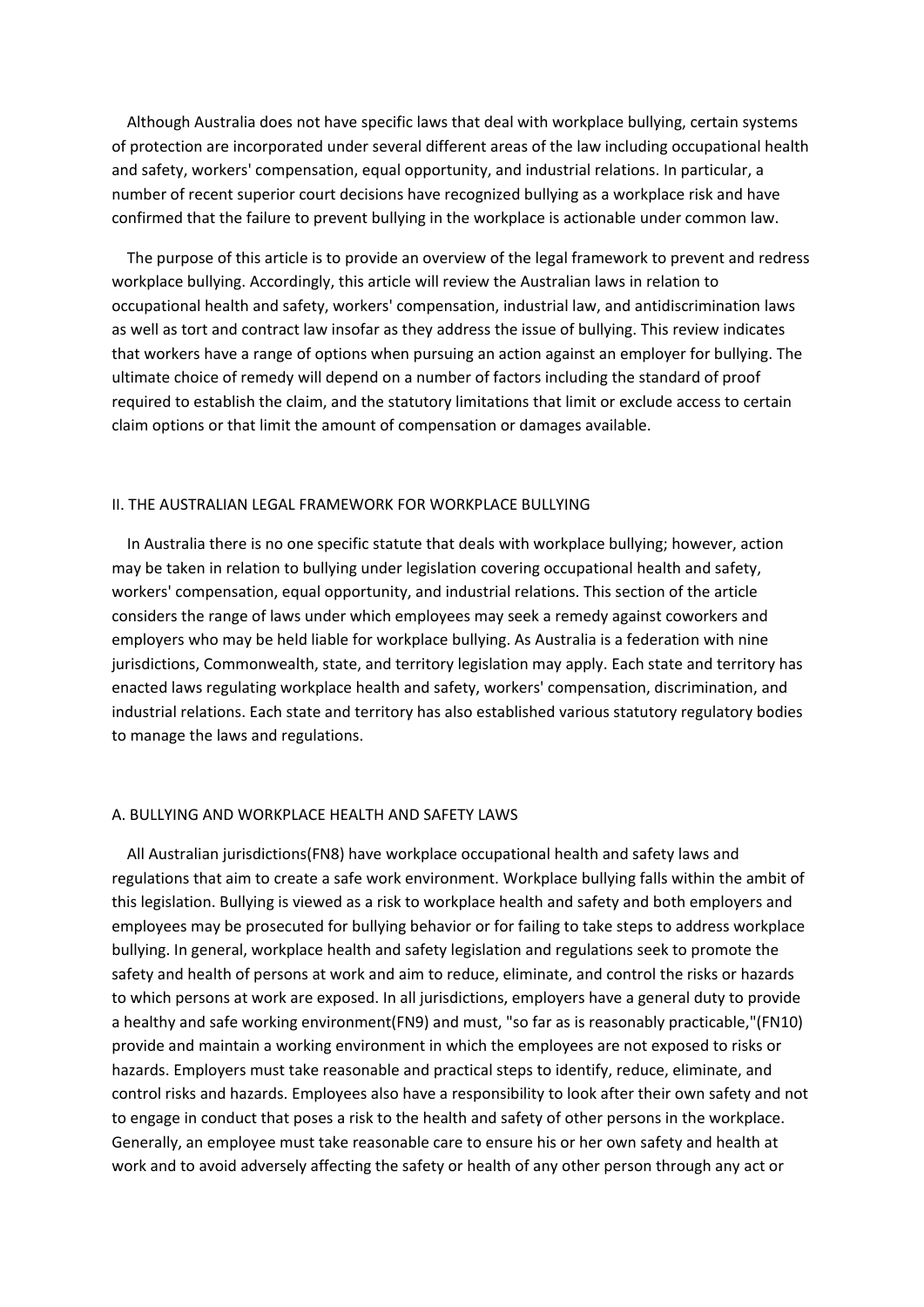omission at work. (FN11) Workplace health and safety is ensured when persons are free from risk of death, injury, or illness created by any workplace, relevant workplace area, work activities, or plant or substances for use at a relevant place.(FN12)

 Although workplace health and safety legislation covers workplace bullying, the concept of bullying is neither defined nor explicitly referred to in the legislation or regulations, other than in South Australia. The Occupational Health, Safety and Welfare Act 1986 (SA), is the only workplace health and safety statute that specifically describes bullying, including what is not bullying behavior. Section 55A(1) of the Occupational Health, Safety and Welfare Act 1986 (SA) as amended defines workplace bullying as: "[a]ny behaviour that is repeated, systematic and directed towards an employee or group of employees that a reasonable person, having regard to the circumstances, would expect to victimise, humiliate, undermine or threaten and which creates a risk to health and safety." This is qualified by section 55A(2) of the Occupational Health, Safety and Welfare Act 1986 (SA), which expressly states that bullying behavior does not include:

 \* reasonable action taken in a reasonable manner by an employer to transfer, demote, discipline, counsel, retrench, or dismiss an employee;

 \* a decision by an employer, based on reasonable grounds, not to award or provide a promotion, transfer, or benefit in connection with an employee's employment;

 \* reasonable administrative action taken in a reasonable manner by an employer in connection with an employee's employment; or,

\* reasonable action taken in a reasonable manner under an Act.

 Although the legislation in other states and territories do not specifically mention bullying, they do provide codes of conduct or guidance notes that clearly acknowledge the seriousness of bullying and importance of dealing with workplace bullying in a purposeful and strategic manner. Western Australia and Queensland, for example, have developed codes of practices relating to workplace bullying that incorporate definitions of bullying similar to the South Australian provision. The Western Australia code of practice defines workplace bullying as "repeated, unreasonable behaviour directed towards a worker or group of workers at a workplace, which creates a risk to health and safety."(FN13) The Queensland code of practice uses the term "workplace harassment" rather than bullying, which is described as

repeated behaviour, other than behaviour amounting to sexual harassment, by a person, including the person's employer or a coworker or group of co-workers of the person that: (a) is unwelcome and unsolicited; (b) the person considers to be offensive, intimidating, humiliating or threatening, (c) a reasonable person would consider to be offensive, humiliating, intimidating or threatening.(FN14)

 These codes of practices provide practical guidelines and information on matters such as what constitutes bullying, recognizing bullying behavior, developing intervention strategies, risk management, and developing bullying policies and procedures.

 In addition to the more formal codes of practice, the various workplace safety regulatory bodies provide guidance notes for employers and employees on what bullying is, how to report bullying, and how to manage bullying in the workplace. The guidance notes all provide similar definitions on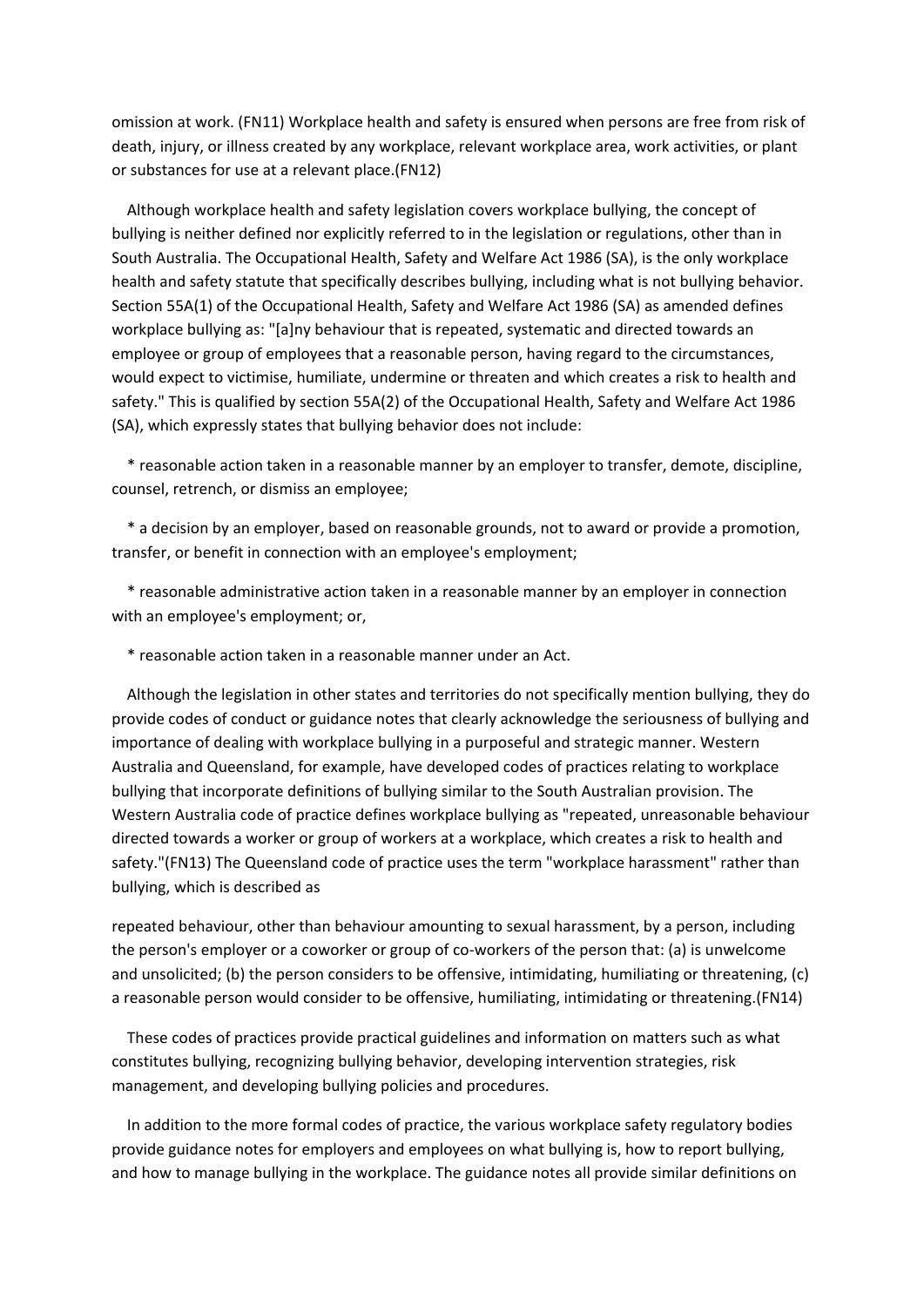workplace bullying.(FN15) The Tasmanian guide does not include a definition per se, but explains that if "behaviour goes beyond a one off-disagreement, if it increases in intensity and becomes offensive or harmful to someone it becomes bullying" and that this is a workplace health and safety risk.(FN16) Common to all the definitions is that workplace bullying is (a) repeated behavior, (b) unreasonable behavior, and (c) creates a risk to health and safety. The ACT guidance note states that the term "repeated behavior" refers to the "nature of the behaviour, not the specific form of the behaviour" and that repeated unreasonable behavior may be a "pattern of diverse incidents, often escalating over time, e.g., verbal abuse on one occasion, personal property intentionally damaged on another occasion, and subsequently being unreasonably threatened with the sack."(FN17) Behavior that is unreasonable or inappropriate behavior may be any behavior that has the potential to harm or offend someone and should be assessed for its risk to health and safety. Risk includes the risk of harm to one's physical, emotional, and psychological heath.

 All jurisdictions make provision for the appointment of occupational health and safety inspectors and workplace safety committees.(FN18) Employees may report bullying behavior to and seek the assistance from workplace health and safety representatives and workplace inspectors. Workplace inspectors have an important role to play in investigating and resolving complaints about bullying as part of their duties and functions.(FN19) The South Australian legislation is the only legislation that explicitly legislates that if an inspector receives a complaint from an employee that he or she is being bullied or abused at work the inspector may take reasonable steps to resolve the matter between the parties. Further, if the matter remains unresolved the inspector may refer the matter to the Industrial Commission for conciliation or mediation, following investigation and consultation.(FN20) Queensland, however, has taken the lead in appointing occupational health and safety inspectors to specifically deal with bullying and harassment, and providing education and training programs to deal with bullying and other psychosocial issues in the workplace.(FN21)

 Although there are few workplace bullying prosecutions under workplace health and safety laws in Australia, the following cases nonetheless demonstrate the consequences and costs of workplace bullying under occupational health and safety laws.(FN22) Detailed facts of the cases are worth providing as the stories of the victims of bullying go to highlight the serious nature and consequences of bullying when employers fail to take steps to stop the bullying.

 In the most recent case, a Melbourne cafe owner was fined AU \$220,000 under Victoria's Heath and Safety Act 2004 for failing to provide a safe work environment after an employee waitress committed suicide in 2006 because of workplace bullying. The bullying was described as "persistent and vicious" and included the employee being spat on and regularly called hurtful names. The magistrate reportedly described the atmosphere in the cafe as poisonous. The coworkers who carried out the bullying were individually fined between AU \$10,000 and \$45,000.(FN23) The following cases also highlight the serious nature of workplace bullying and the application of workplace health and safety laws. In 2008, Macedon Ranges Shire Council entered into enforceable undertakings (that is, a legal agreement whereby a person or organization agrees to undertake certain activities to improve health and safety of employees) with WorkSafe Victoria after the Australia Industrial Relations Commission had found a bullied employee was unfairly dismissed for raising health and safety issues.(FN24) The undertakings required the shire to engage a consultant to train employees in indentifying workplace bullying, conduct refresher training every two years, increase the profile of in-house OHS representatives, publish an article in a industry magazine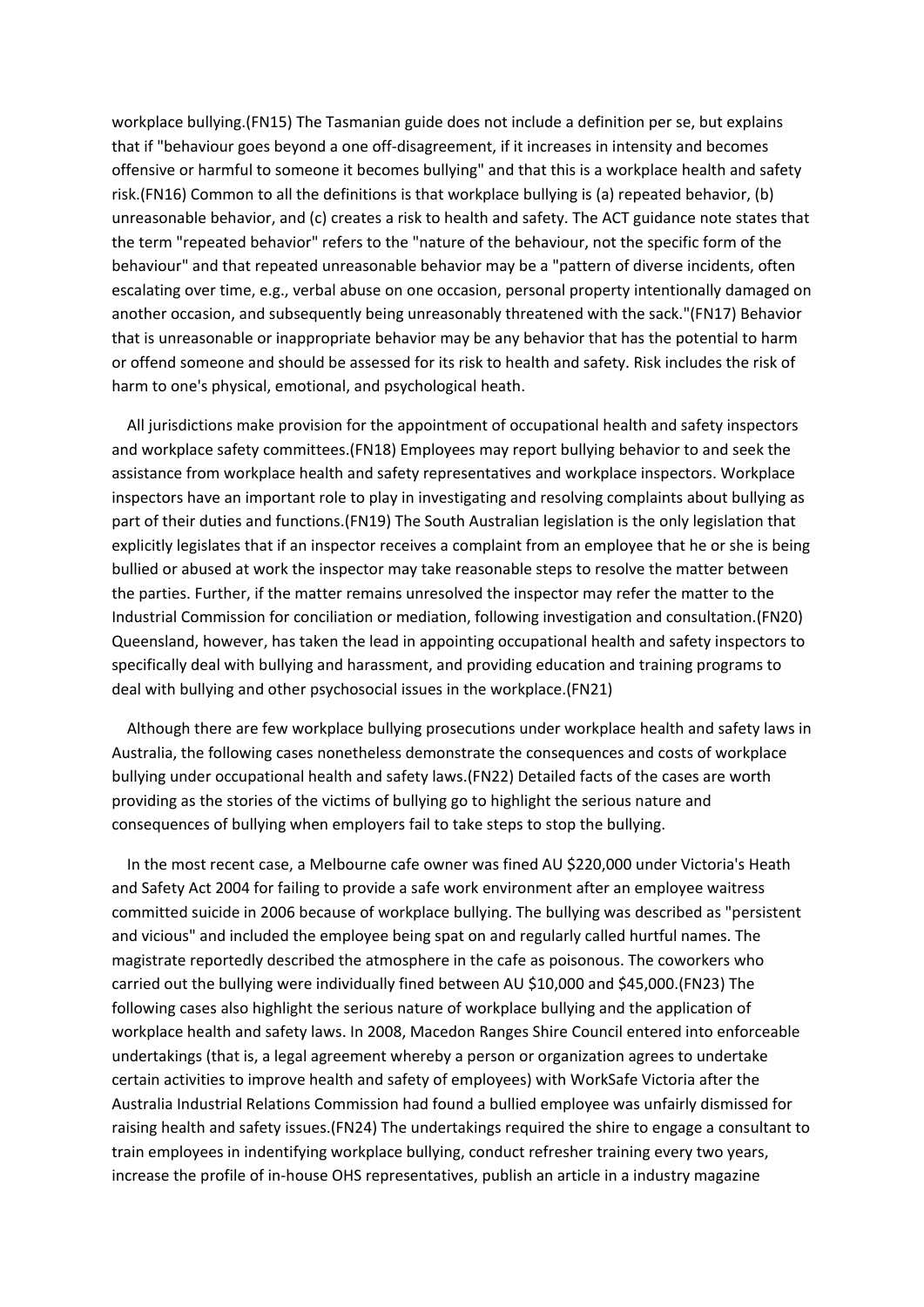outlining its failings and focusing on lessons learned from recent incidents of bullying, and publish results of its OHS performance in its annual report.(FN25) This case in particular evidences the interaction between OHS laws and industrial laws that will be discussed below.

 In 1999 a motor dealership Victoria was fined AU \$45,000 following ongoing incidents of bullying involving an apprentice, and in another case a motor vehicle repair business was fined AU \$15,000 after three employees were subjected to months of continual verbal and physical abuse by two supervisors.(FN26) Similarly, in 2000 a panel beater was fined AU \$25,000 for failing to provide adequate supervision and a safe work environment after an apprentice was subjected to months of verbal and physical abuse by employees. The directors were personally fined AU \$5,000 and AU \$8,000.(FN27)

 In Maddaford v. Colemen(FN28) a New South Wales company was fined when a sixteen-year-old laborer was bullied in the first case of its kind to come before the New South Wales courts. The target was subjected to physical and psychological abuse that was demeaning and humiliating, and potentially very dangerous. In one particularly serious incident, he was wrapped from his neck to his feet in plastic wrap using a manual plastic wrapping machine. He was then placed on his back on a mobile work trolley, and secured to the trolley with more plastic wrap and spun around. The ongoing abuse resulted in the employee abandoning his employment shortly after this incident. The employer was fined AU \$24,000 when prosecuted under occupational health and safety laws. Importantly, the prosecution proceeded with an appeal against the sentencing of the directors of the employer company.(FN29) The two directors, one of whom was in the factory at the time of the incident, were originally fined nominal sums of AU \$1,000, but on appeal this was raised to AU \$9,000 and AU \$12,000.(FN30)

 In WorkSafe Victoria v. Ballarat Radio Pty. Limited ("Ballarat")(FN31) a worker at the Ballarat Radio station in Victoria had been verbally abused by a radio announcer, who had also subjected fellow employees to verbal abuse and threats of violence while at work on over ten occasions in 2002 and 2003. He had also physically assaulted a colleague. The Magistrate hearing the complaint said the "explosive manner" of the coworker in dealing with other employees was "completely inappropriate." He noted that the incidents of bullying were serious, repetitive, and extended over a period of time. The radio announcer was convicted and fined AU \$10,000 for intimidating coworkers and for failing to take care of the health and safety of others in the workplace. The broadcasting company was subsequently fined AU \$25,000 for failing to provide a safe workplace, and AU \$25,000 for failing to provide instruction, training, and supervision in relation to bullying. The company was also ordered to pay costs of AU \$5,000.

 The case of Carlile v Council of the Shire of Kilkavin and Brietkreutz,(FN32) a matter that was heard in the District Court in Queensland demonstrates the duty of employers to provide adequate information and training to address workplace bullying. The plaintiff issued proceedings against the defendant employer and his supervisor alleging a breach of contract of employment and a breach of the statutory duty of care that arose from section 9 of the Work Place Health and Safety Act 1989 (Qld), which provided inter alia that it was an offence for an employer to "fail to ensure the health and safety at work of all his employees, save where it is practicable to do so." The duty under section 9 extended to providing employees with such information, instruction, training, and supervision as was necessary to enable employees to perform their work safely. The plaintiff was employed by the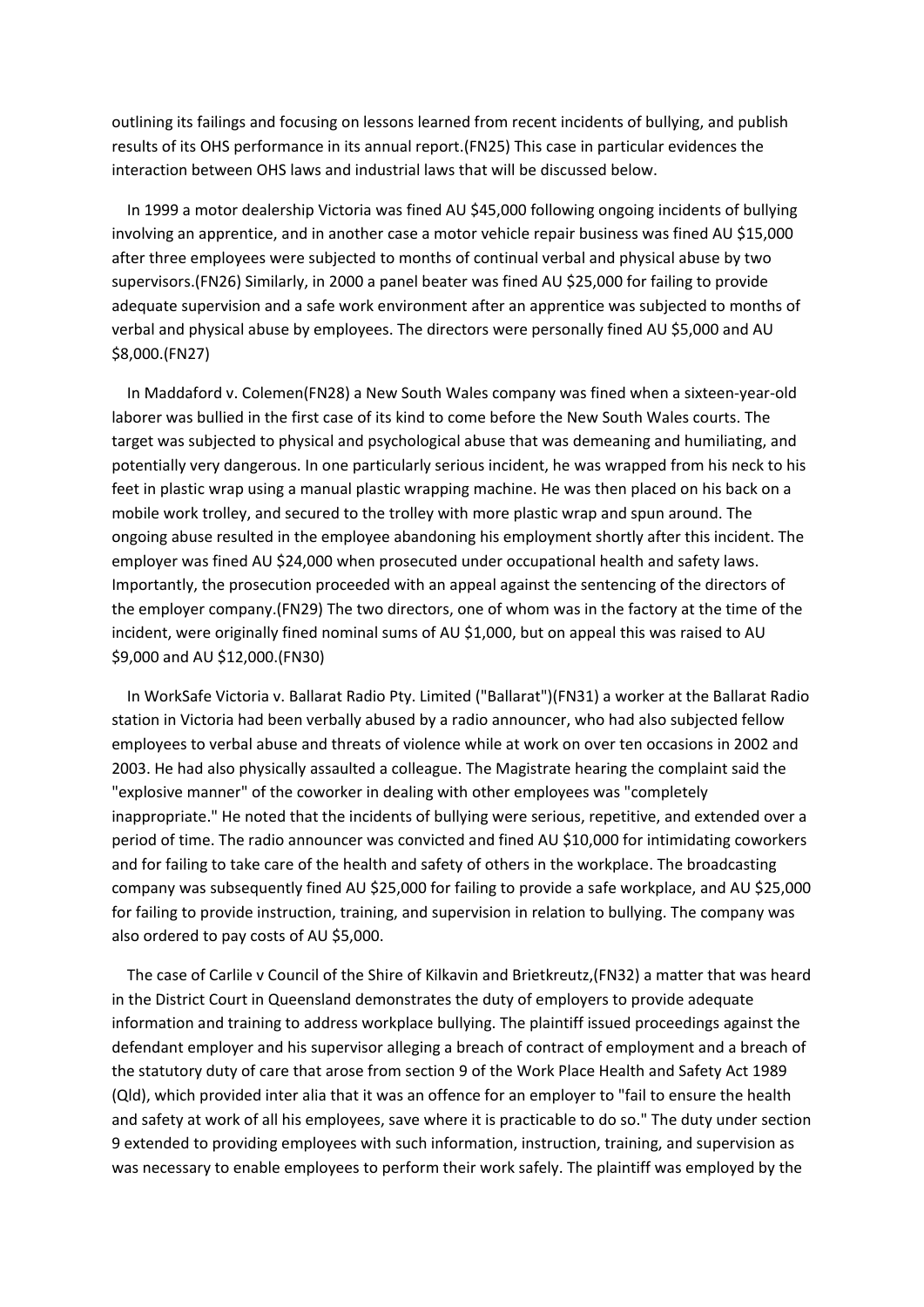defendant council as a laborer and roller-driver from 1988 until 1991 when he suffered a nervous breakdown. He was aged forty-nine years. It was found that the breakdown was due to supervision by the supervisor, and that the employer was vicariously liable for the actions of this supervisor. During the course of his employment, the plaintiff was subjected to a range of harassing and humiliating behaviors. He was abused and given menial tasks, and on occasions he was required to perform quite dangerous and seemingly unnecessary tasks. The bullied employee informed the council of the behavior of his supervisor in October and November 1989 and again in April and May of 1991. Dodds, J. held that, but for the behavior of the supervisor, the plaintiff would not have had a nervous breakdown and this was compounded by the apparent apathy of the council. He held that the council had been in breach of its statutory duty. In particular, Dodds, J. noted that the council did not have any system for recording this form of dispute and provided little training or supervision for supervisors in this regard. Employees should have been provided with some process that allowed them to air their concerns in a respectful environment. Employees should also be given notice of such a system. The failure to provide these safety nets had led to the plaintiff's injuries. The importance of this case is that it highlights how OHS laws can be used to ground an action for damages against an employer. In Carlile the effect of finding a breach of OHS laws that gave rise to the plaintiff's injuries was an award in the plaintiffs favor rather than simply a penalty imposed upon the employer as in the cases discussed above.

 Workplace health and safety laws provide the legal framework for establishing safe work environments and ensuring appropriate policies, practices, and procedures are in place to protect employees from physical and psychological harm. In all Australian jurisdictions whether or not bullying is explicitly provided for in legislation, workplace bullying and a failure to take reasonable steps to address bullying and make a workplace safe may constitute a breach of workplace health and safety laws and result in penalties involving the possibility of substantial fines as evidenced by the prosecutions mentioned above. However, from the overview of the occupational health and safety regulatory framework for dealing with bullying it is evident that, although bullying is recognized and accepted as serious risk to workplace health and safety and has legal consequences, only one state, namely South Australia, has given legal weight to bullying by specifically including it in the legislation. The codes of practice of Western Australia and Queensland provide a more formal approach to dealing with bullying but for the most part the array of guidance notes and information brochures are not mandatory and are not an "expression of the law"; at best they are a recommendation on how to deal with bullying. The proposed Model Work Health and Safety Bill(FN33) does not make specific mention of bullying either but physical and psychological bullying would fall within the definition of a "hazard," which is defined as "a situation or thing (including an intrinsic property of a thing) that has the potential to cause injury, illness or death of a person."(FN34)

 In all of the cases cited the bullying behavior was severe and persistent, and caused physical and/or psychological harm to the plaintiffs. Moreover, the employers were aware of the bullying and had failed to take appropriate steps to create a safe environment as contemplated by legislation. From the cases discussed, it is also evident that the courts will take workplace bullying seriously and will not hesitate in imposing substantial fines against employers and employees who engaged in bullying behavior. As stated in the Maddaford case, the Court noted that issues of violence and bullying in the workplace require sober and serious consideration. It is imperative, in our view, that the jurisprudence of this Court is unambiguous in its condemnation of such conduct.... Further, it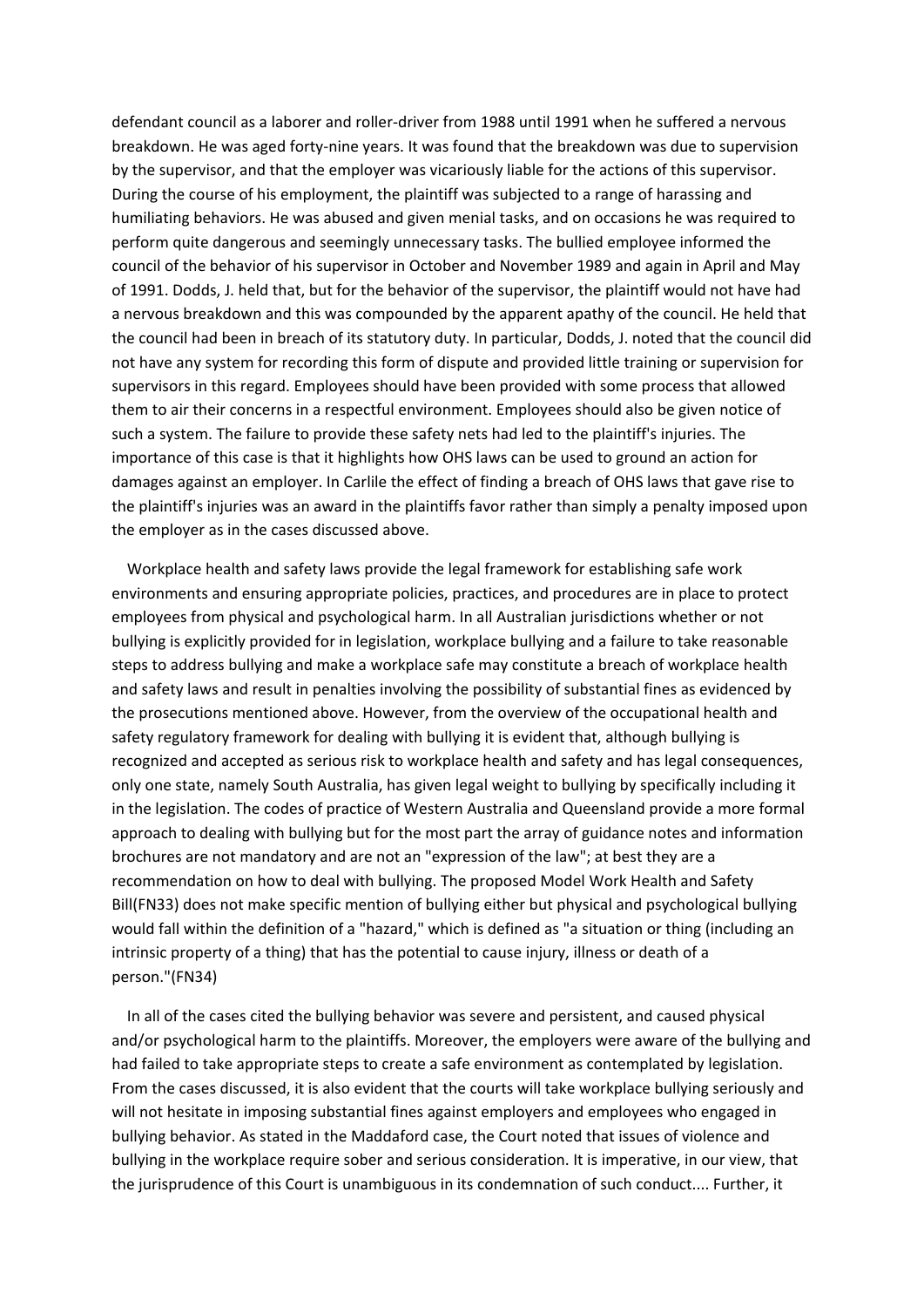must be made abundantly clear that safeguarding health and safety in the workplace extends to protecting employees from bullying and violence from other employees.(FN35)

 To this end, the cases have drawn attention to the importance of having bullying policies and procedures that are acted upon, and to provide appropriate and adequate supervision and training to employees on the nature and consequences of workplace bullying. The implications of these decisions are that if employers fail to implement appropriate policies and do take positive steps to address bullying behavior, they are likely to face prosecution under occupational health and safety legislation for failing to provide a safe workplace.

 While a breach of health and safety laws might punish the employer, it does not generally compensate the employee, save as in the case of Carlile noted above where an action is grounded in a breach of statutory duty. Victims of bullying may pursue other remedies, however.

#### B. WORKERS' COMPENSATION FOR BULLYING

 In Australia, a worker who suffers an injury or disease as a result of workplace bullying may submit a claim for workers' compensation.(FN36) However, in all jurisdictions the right to claim workers' compensation is subject to a number of qualifications.(FN37) The Western Australian approach is typical of the formula adopted nationally. In Western Australia, an "injury" is defined as:

 (a) a personal injury by accident arising out of or in the course of the employment, or while the worker is acting under the employer's instructions;

(b) a disease because of which an injury occurs under section 32 or 33;

 (c) a disease contracted to which the employment was a contributing factor and contributed to a significant degree;

 (d) the recurrence, aggravation, or acceleration of any preexisting disease where the employment was a contributing factor to that recurrence, aggravation, or acceleration and contributed to a significant degree; or,

### (e) a loss of function that occurs in certain circumstances.(FN38)

 It is noteworthy that the inclusion of the reference to disease allows claims for both specific physiological trauma as in paragraph (a) and gradual onset, as the definition of "disease" includes "any physical or mental ailment, disorder, defect, or morbid condition whether of sudden or gradual development."(FN39) Diseases that arise from workplace stress are compensable where they satisfy all other criteria. Stress is not defined in the workers' compensation legislation. It may be a cause or in some other way give rise to an injury or disease. It is not a disease in itself although stress is commonly referred to as a sickness. Properly understood, stressful workplace situations may give rise to a range of recognized medical conditions that in turn fall within the statutory definition of injury by accident or work related disease. It follows that bullying may be one of the stressors that gives rise to a recognized disease or injury such as depression and anxiety disorders. It also follows that bullying in and of itself does not have to be proven in order to claim workers' compensation, but injuries and stress-related diseases suffered as a result of workplace bullying are compensable,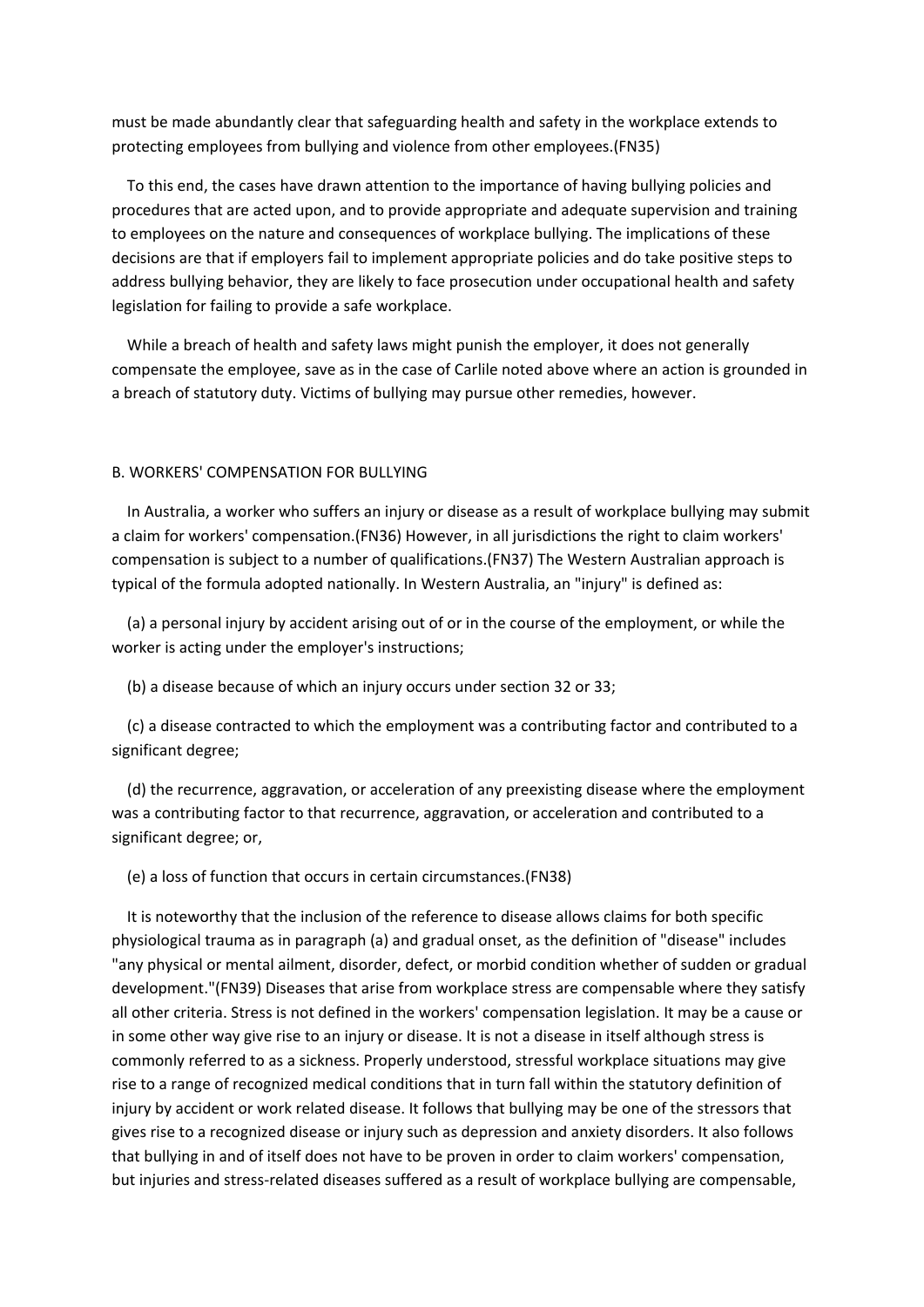provided they are not subject to the exclusions discussed in more detail below. Claims for workers' compensation that feature bullying are worthy of comment for two key reasons. First, such claims are often a forerunner to common law claims for negligence, because as will be described below, most Australian jurisdictions retain the rights of workers to sue their employer at common law for negligence. Thus there is often a forensic link between the workers' compensation claim and the subsequent negligence action. Second, bullying issues are often linked with the so-called management/industrial relations exclusions noted below.

 The exclusionary provisions alluded to above are often referred to as the industrial relations exclusions or management exclusions. For example, in Western Australia an injury does not include a disease caused by stress if the stress arises from a worker's dismissal, retrenchment, demotion, discipline, transfer, or redeployment; or from the worker not being promoted, reclassified, transferred, granted a leave of absence, or any other benefit in relation to the employment; or from a worker's expectation in relation to one of these matters, unless the employers' actions in relation to these matters are unreasonable and harsh.(FN40) This formula is basically mirrored in all other jurisdictions; however, in some jurisdictions, particularly Queensland and the Commonwealth, the exclusions are broader and include staff performance appraisal as an exclusionary provision. In addition, some jurisdictions refer to reasonable administrative action or reasonable management action as grounds for a defense against a stress related claim. It has been noted above that the South Australian occupational health and safety legislation draws on these exclusions as a means of differentiating between bullying and reasonable management actions.

 Under the Commonwealth and Queensland workers' compensation legislation, the application of the management action defense noted above is of considerable significance in relation to harassment and bullying claims. In these two jurisdictions the courts have interpreted the management action defense broadly so that where the employer is able to show the presence of reasonable management action as a significant stressor, the worker's claim is excluded even if the worker is able to point to other work-related stressors, and even if those other stressors are significant. Q-Comp v. Education Queensland(FN41) held that it is no longer possible to accept an injury as compensable in Queensland if it is caused by multiple stressors where at least one or some of those stressors are through reasonable managerial action. Once an injury is in any way touched by reasonable management action then, by reason of section 32(5) of the Workers Compensation and Rehabilitation Act 2003 (Qld), it is not compensable. It follows that, in Queensland, mixed etiology claims arguably cannot be sustained under these provisions where one of the causative factors relates to reasonable management action. Likewise under the Safety, Rehabilitation and Compensation Act 1988 (Cth), sections 4 and 14 have been held in Hart v. Comcare ("Hart")(FN42) and Wiegand v. Comcare (No 2) ("Wiegand")(FN43) to preclude any claim where injury results and reasonable management action is one of the stressors, even in a multi-causal claim.(FN44) It follows that in Queensland and the Commonwealth, under the current workers' compensation provisions, it is possible for a worker suffering stress related illness through bullying of a coworker to be disentitled to compensation if that stressor coexists with stress arising from a reasonable management action. This might occur, for example, where the management action is to transfer the worker to another workplace consequent upon allegations of harassment and the transfer itself gives rise to stress. However, these technical difficulties may be overcome when the facts of the case are closely examined.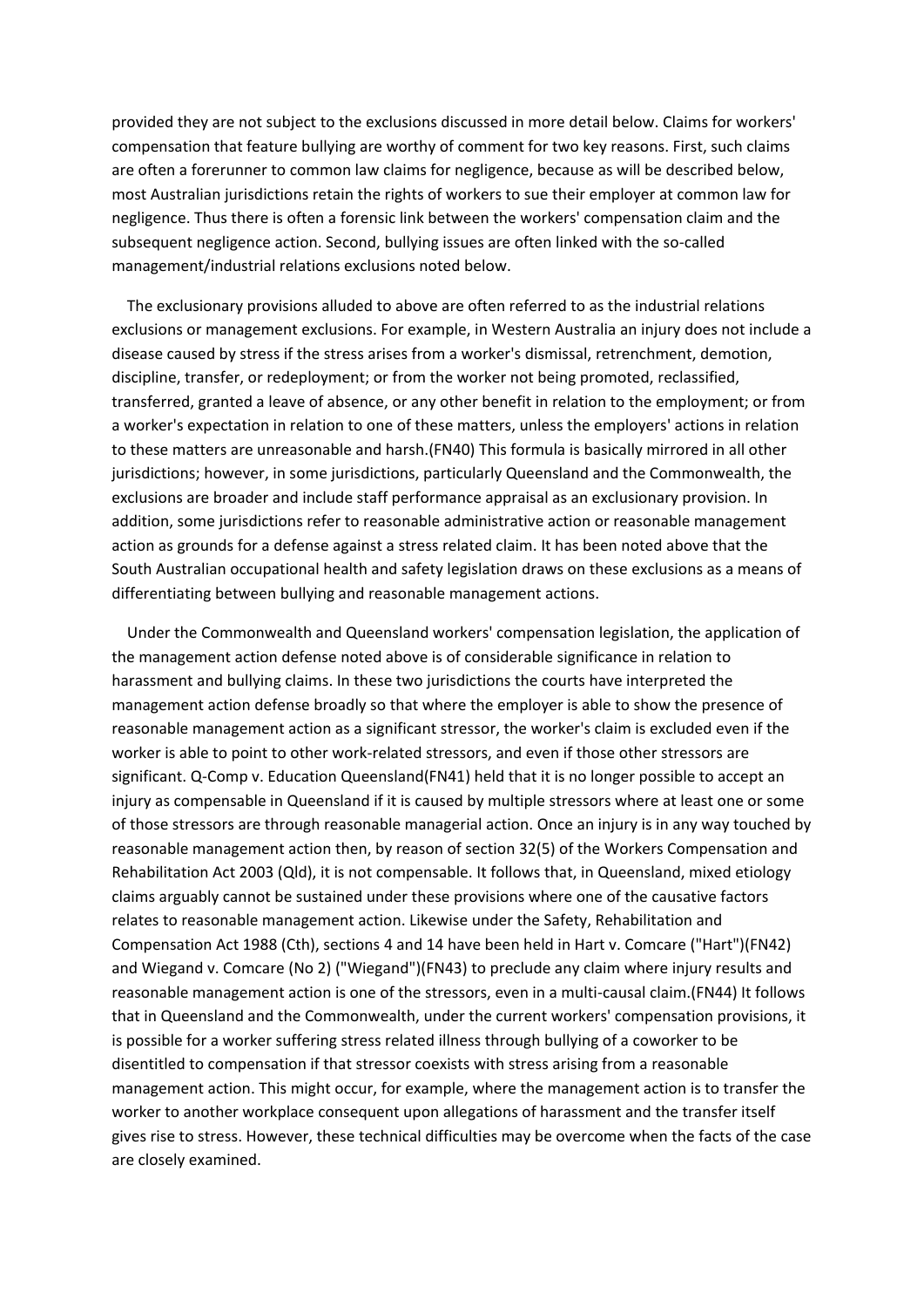An example of how these matters overlap appears from the case of Millichamp v. Comcare(FN45) where the applicant was an employee of the Australian Taxation Office and was subjected to a range of bullying behaviors that gave rise to an adjustment disorder. The employer attempted to invoke statutory defenses (in this case that a transfer of work caused the workers condition) so as to exclude the applicant's claim. The Administrative Appeals Tribunal found that the employer's attempt to exclude the claim depended upon a finding that a change in the applicant's work patterns resulted in an adjustment disorder. On the evidence the Tribunal was unable to make this finding hold--that the applicant's unfair treatment and harassment had been the cause of her disability. Where harassment is established as a stressor, in most circumstances this will be indicative of unreasonable management action, either because the employer has been implicated directly or indirectly through failing to take action to prevent harassment.(FN46) Such was the case in Fairley v. Q-Comp(FN47) where the employer's defense of reasonable management action as a material stressor failed because Swan, D.P. held that the worker's supervisor was "controlling, aggressive, domineering and confronting" and consequently had acted unreasonably. Clearly this worker had been bullied and as the stress related condition arose from this action she had a compensable claim. The Nikolich case discussed below illustrates that failure to properly investigate an allegation may in itself give rise to psychological harm where it does not proceed with fairness and alacrity, and may also result in an award of workers' compensation where no exclusions apply.(FN48)

 It is notable that with an increase in claims alleged to result from bullying, workers' compensation tribunals, and in particular the Commonwealth Administrative Appeals Tribunal (which deals with large numbers of Commonwealth stress claims), are particularly attuned to work-related stress matters arising from bullying. So much so that they have not been timid in declining to award compensation where the applicant worker appears to be the bully rather the bullied. In Bauduccio v. Comcare(FN49) for instance, a tribunal declined to award the applicant compensation for an adjustment disorder and in turn noted that:

More significantly the problem arose from a perceived failure to have his opinions sought and accepted, to spend time on his work in excess of that considered reasonable by his supervisors, to perform his tasks in a manner which he considered correct and not necessarily according to the established system and to be treated politely with his own loud outbursts accepted and ignored. Collectively, I am satisfied that it was not a matter of Mr Bauduccio seeking to be treated the same as everybody else but seeking special benefits for himself not available to others. As such, the psychological condition of Mr Bauduccio was not an injury within the meaning of the Act.(FN50)

 What these cases suggest is that, in the first instance, workers who are subject to workplace bullying probably have valid workers' compensation claims because bullying is a recognized stressor and will only be excluded from claiming if the reasonable management action/industrial relations defense can be made out.

 Finally, to deal with the issue of physical injuries as workers' compensation claims, in Australia claims for assault in the workplace have been consistently recognized where the cause of the dispute giving rise to the assault is work related. In some severe cases, bullying and harassment may involve frank physical assault. A number of factors need to be taken into account. First, the nature of the assault, that is, how it occurred. Second, if there was an argument or disagreement preceding the assault, what was the substance of that argument and its relationship with the employment?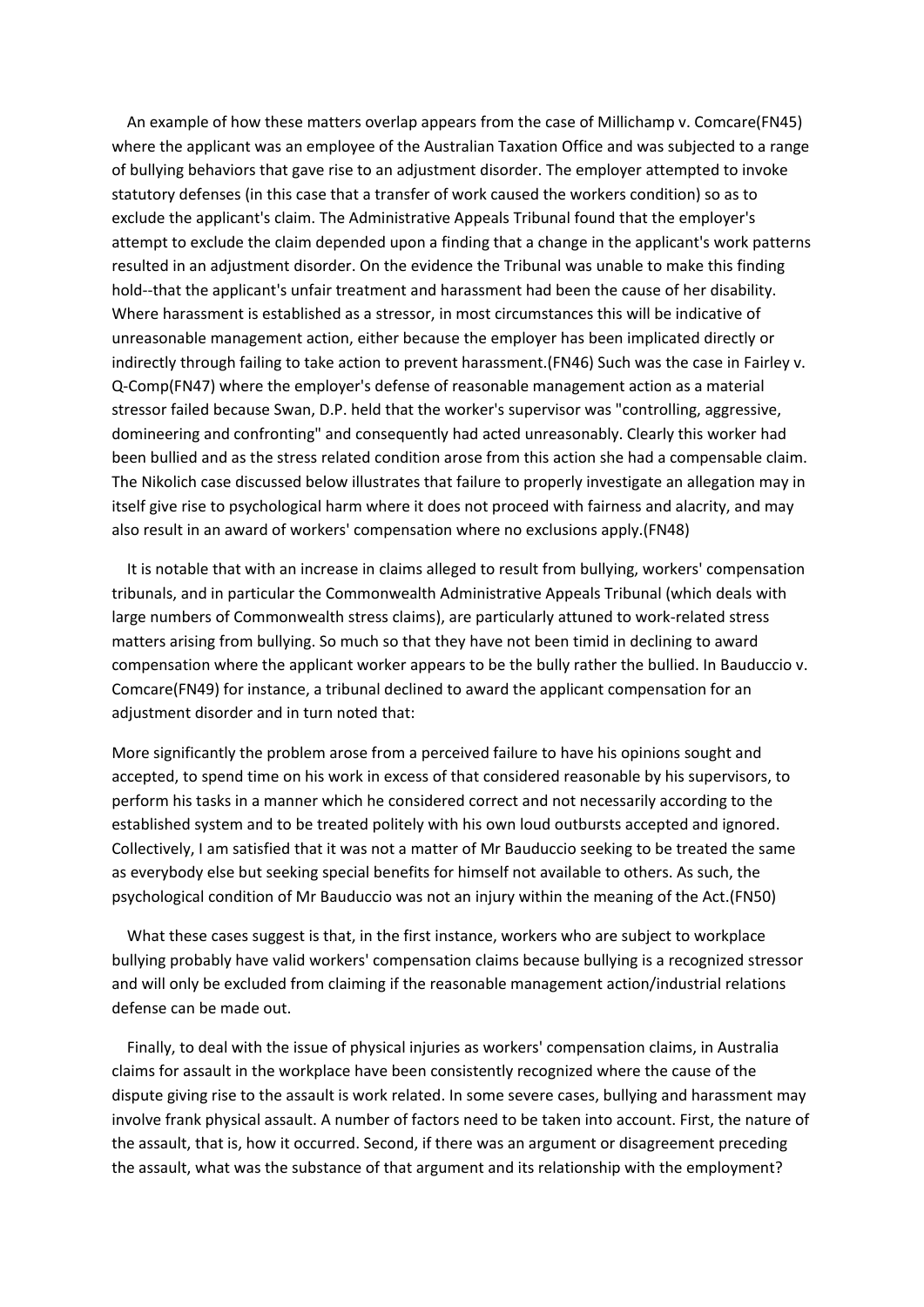Third, whether the assault occurred with or without any warning being given to the injured person. The early case of South Maitland Railways Pty. Limited v. James ("James")(FN51) provides some guidance. In that case Williams, J. noted:

It would not be in the course of the employment for workers to discuss their private affairs or ventilate their private quarrels in their employer's time; but it must often be necessary for workmen in the course of their employment to discuss some matter relating to their work. A discussion between Hindle and James in order to ascertain whether Hindle was making charges that James was a favourite with the management who had been given work which he was incompetent to do would be a conversation which the commission could reasonably find was incidental to James' employment and not to his private affairs.(FN52)

 Thus the substance of the disagreement that led to an assault in the James case was clearly relevant and work related and accordingly the injuries that arose from the assault were compensable. In the later case of Weston v. Great Boulder Gold Mines Limited ("Weston")(FN53) the High Court held that a worker was entitled to compensation even though the subject of the disagreement between the workers giving rise to the assault involved issues entirely unconnected with the injured worker's employment. However, the worker was actively engaged in performing his duties at the time of the unexpected assault upon him by another worker. In essence, Weston shows there is no difference between an assault that occurs unexpectedly, and any other work accident. It follows that bullying claims might also arise out of assaults at work either because the worker has been assaulted in an unprovoked manner or was engaged in a dispute that was work related. It also follows that the above cases establish that a worker may have a claim for compensation where injury arises from witnessing an assault or indeed being threatened with an assault because such incidents could give rise to the kind of sudden physiological change as required by Australian case law to establish an injury by accident.(FN54) For example, in a New South Wales decision, the Court of Appeal in Davis v. Mobil Oil Australia Limited ("Davis")(FN55) held that a worker who suffered an emotional state and who could no longer cope as a consequence of an altercation between himself and his supervisor was found to be entitled to compensation. The court made no comment as to whether the emotional state was a disease or a personal injury. The Court of Appeal seems to have been preoccupied with the additional question of whether or not the altercation was in the course of the employment. Following the decision of Tarry v. Warringah(FN56) the New South Wales Court of Appeal found that the injury had arisen in the course of the employment, notwithstanding that the altercation that had precipitated the emotional state had occurred because the worker had chosen not to follow the supervisor's direction not to accede to a union directive. On the facts it was significant that there had been, at the time of the altercation, some talk of violence but no actual violence took place. The result in the Davis case supports the comments above in relation to compensable assaults that claims can arise not simply through a frank assault but through the threat of assault or apprehensions of violence. Of course it is open to an employer to dismiss a worker who engages in violence in the workplace, provided the employer takes into account the totality of the circumstances, in particular whether one or other of the participants was subjected to any form of provocation and whether the violence employed was proportionate to any attack.(FN57) It seems beyond doubt that bullying by a coworker will also exist where the behavior does not involve actual physical assault but involves frequent impolite exchanges, alteration of a work environment without notice, undermining behaviors, and embarrassing the worker in front of colleagues.(FN58)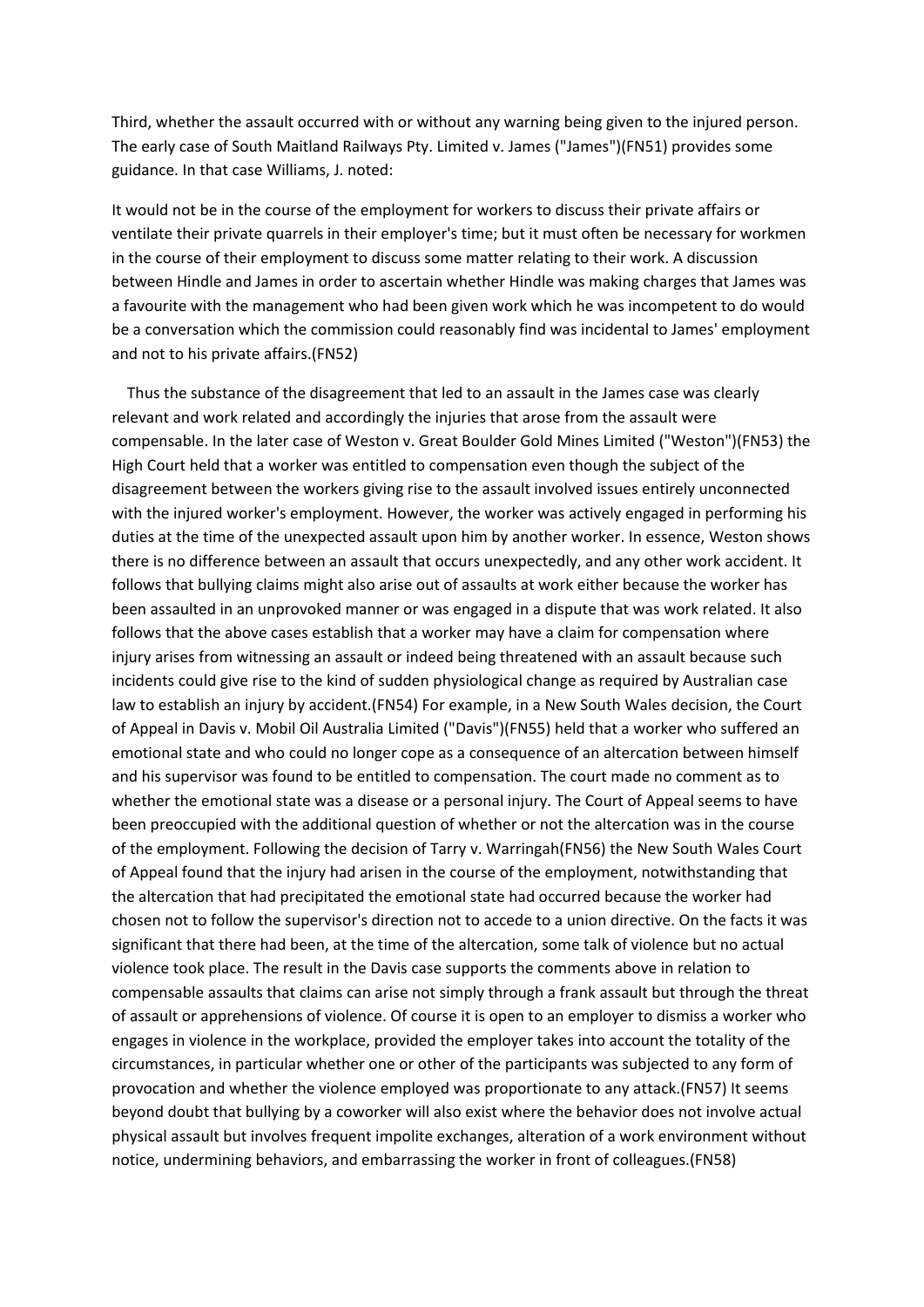One final forensic issue arising from workers' compensation matters relates to the issue of weekly payments. In all Australian jurisdictions workers' compensation payments involve some form of "step down" whereby the income support is reduced after a prescribed time. The reduction of payments may take place at thirteen, twenty-six, or thirty-nine weeks depending on the relevant provisions, and the fall in wages may vary from 15% to 35%. In the unusual case of Gersten v. Cape York Land Council Aboriginal Corporation ("Gersten"),(FN59) the applicant was a lawyer engaged by the respondent. He was in receipt of workers' compensation for a stress related claim following verbal abuse and assault by the executive director of the respondent. After a statutory period of payments under the Queensland scheme his wages were reduced by approximately 35% and he applied to the Queensland Industrial Commission for a declaration that his contract of employment was unfair because it did not compensate him for the significant wage loss while he was in receipt of workers' compensation. Commissioner Fisher held that there was a direct link between the applicant worker's absence and his employer's behavior and that the contract should be varied to take account of the shortfall in wages suffered as a consequence of his employer's conduct. In most cases, shortfalls of this kind are sought to be recovered through a common law action for negligence where the loss of earnings can be part of any damages claim. Gersten suggests an alternative avenue may be open for a limited class of workers to pursue a claim of this kind against an employer in the industrial arena. Such a course of action may be more attractive where employer's negligence is not in issue or the assailant is likely to be a "man of straw."

### C. BULLYING AND THE TORT OF NEGLIGENCE

 In addition to statutory mechanisms for preventing and remedying workplace bullying, Australian courts have recognized liability under the tort of negligence for physical and psychological injury, and have been willing to award substantial damages for a breach of duty of care where it involves bullying behaviors. Consistent with other common law jurisdictions, the Australian common law provides that the employer has a duty of care to provide a safe work environment for its employees. Failure to provide a safe work environment may give rise to an action for damages by an employee, who must establish that they have suffered an injury consequent upon the employer's breach of duty of care. Physical or psychological injury suffered by the victim of bullying may give rise to damages where it can be shown that the harm suffered was the foreseeable consequence of the employer's lack of care. An employer can also be held vicariously liable for the actions of its employees where those employees have caused harm to others while those employees are acting in the course of their employment or within the scope of employment, as evidenced in the case that follows.

 Although there are few Australian examples recorded of claims specifically nominating workplace bullying as the source of harm, the decision in Naidu v. Group 4 Securitas Pty. Limited and Anor ("Naidu")(FN60) highlights the gravity of workplace bullying and the consequences for an employer in breach of a duty of care. In this case the plaintiff brought an action at common law to recover damages for psychological injuries arising out of severe workplace bullying. Mr. Naidu was employed as a security guard with Group 4 Securitas Pty. Limited who provided security services to Nationwide News Limited. Mr. Naidu brought his action against Group 4 as his employer and also Nationwide News who contracted services from Group 4 and also negotiated with Group 4 to place him under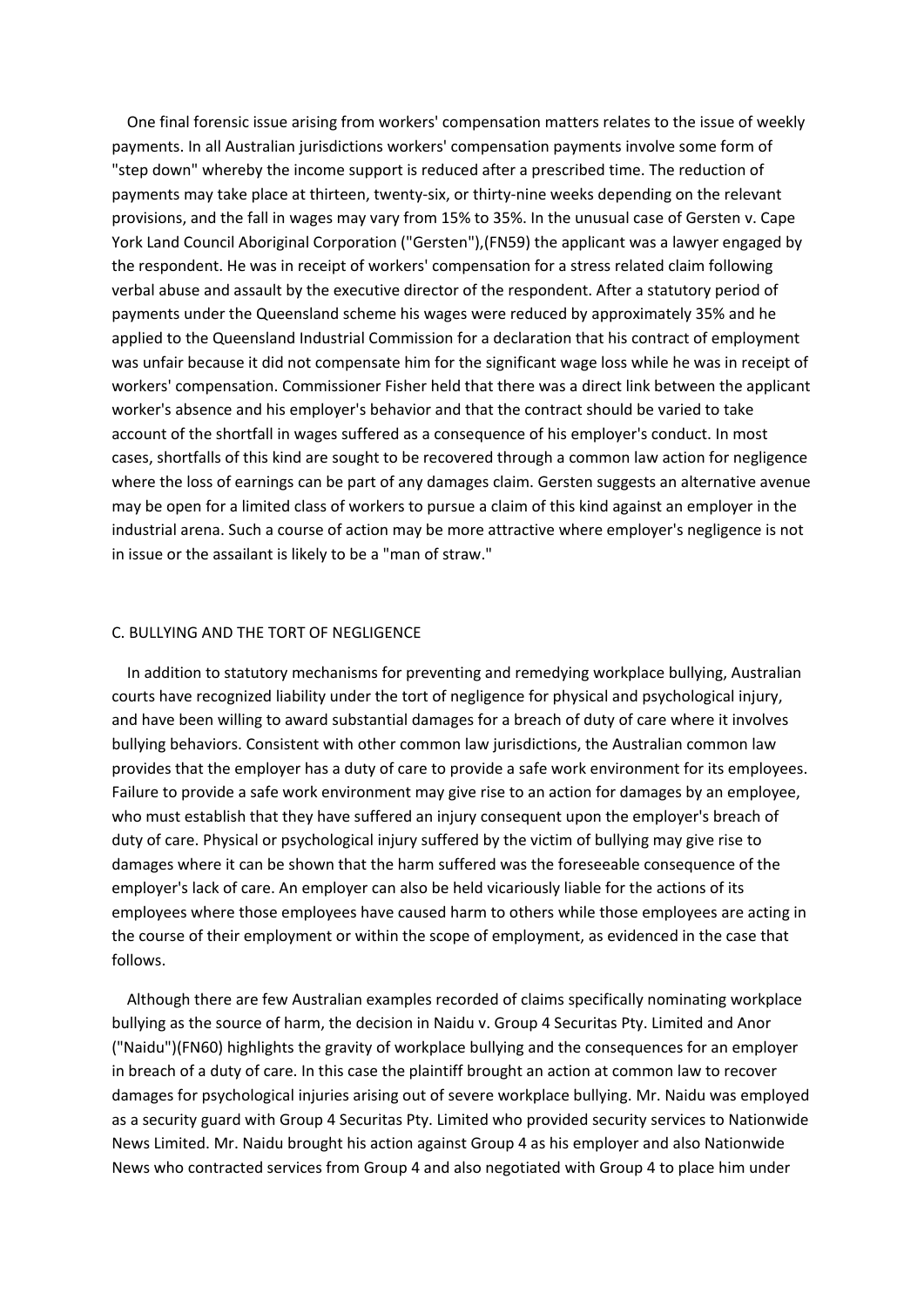the direct supervision of Chaloner, an employee of Nationwide News. The evidence at trial showed that Chaloner subjected Mr. Naidu to a continual barrage of harassment, racial and sexual abuse, humiliation, unreasonable workloads and pressure, threats of violence, and financial harm that resulted in Mr. Naidu sustaining post-traumatic stress disorder and major depression.(FN61) The New South Wales Supreme Court found that Nationwide News, who had effective control over Mr. Naidu's workplace safety, owed Mr. Naidu a duty of care to exercise reasonable care for his safety, including the provision of a safe place of work and a safe system of work. Nationwide News, as the employer of Chaloner, failed in its duty to prevent Chaloner from subjecting Mr. Naidu to harm and was consequently held vicariously liable for the negligence and reckless behavior of the supervisor, which despite the excessive use of authority fell within the scope of his employment.(FN62) Adams, J. held that it "was reasonably foreseeable that such illness might well result from the infliction of that conduct upon the plaintiff."(FN63) He concluded that "so extreme was [the supervisor's] behaviour that he well knew, or would have known had he reflected as a reasonable man should have, that prolonged misconduct of the kind he exhibited towards the plaintiff could reasonably be expected to expose him to the real risk of such psychological injury."(FN64) Adams, J. further concluded that "the conduct as a whole indeed resulted in injury of a psychological kind, giving rise to perceptible psychiatric illness and that a substantial cause was internal--that is to say, workplace related."(FN65) The court awarded damages against Nationwide News for the sum of AU \$1,946,189.40 and AU \$150,000 in exemplary damages because the employer was aware of the bullying and did not do anything to restrain Chaloner.(FN66) In Australia, exemplary damages are awarded where there is evidence that the breach of duty of care is accompanied by very serious and reckless behavior. Adams, J. in making such an award held that "in light of his senior position, and the unremitting abuse of the plaintiff occurred when he acted on behalf of the employer, I consider that it follows that [Nationwide] News must be accountable also for the payment of such damages."(FN67) The Naidu case involved bullying as manifested by non-physical forms of violence.(FN68)

 Another example of this form of bullying arose in New South Wales v. Jeffery & Ors.(FN69) Jeffery was a police officer subjected to bullying by his supervising sergeant. The New South Wales Court of Appeal held the employer was liable for the bullying behavior of a police sergeant toward an officer. The sergeant "regularly found fault with the plaintiff's work where it was inappropriate to do so. He engaged in vulgar abuse of the plaintiff. He made threatening remarks to him, frequently asserting that he would have the plaintiff sacked, so that he and his family would 'end up in the gutter'." He also made disparaging and humiliating remarks publicly about the plaintiff's relationship with his wife. The evidence clearly establishes that the Sergeant's bullying tactics had an adverse psychological effect upon the plaintiff. From being a happy outgoing person he became stressed and anxious.

 Similarly, in New South Wales v. Mannall ("Mannall")(FN70) the employer was vicariously liable for failing to prevent a supervisor treating a staff worker in such a poor manner that she ceased work due to a mental breakdown. The plaintiff in Mannall was appointed to the position of team leader in place of the current incumbent who was aggrieved by the appointment. The plaintiff had to work alongside the person who had been displaced and was subjected to a campaign of harassment and victimization by that person and her immediate supervisor who also failed to address her complaints about the hostile environment and the ongoing demeaning and belittling treatment to which she was subjected. The supervisor's negligence arose because he failed to address workplace tensions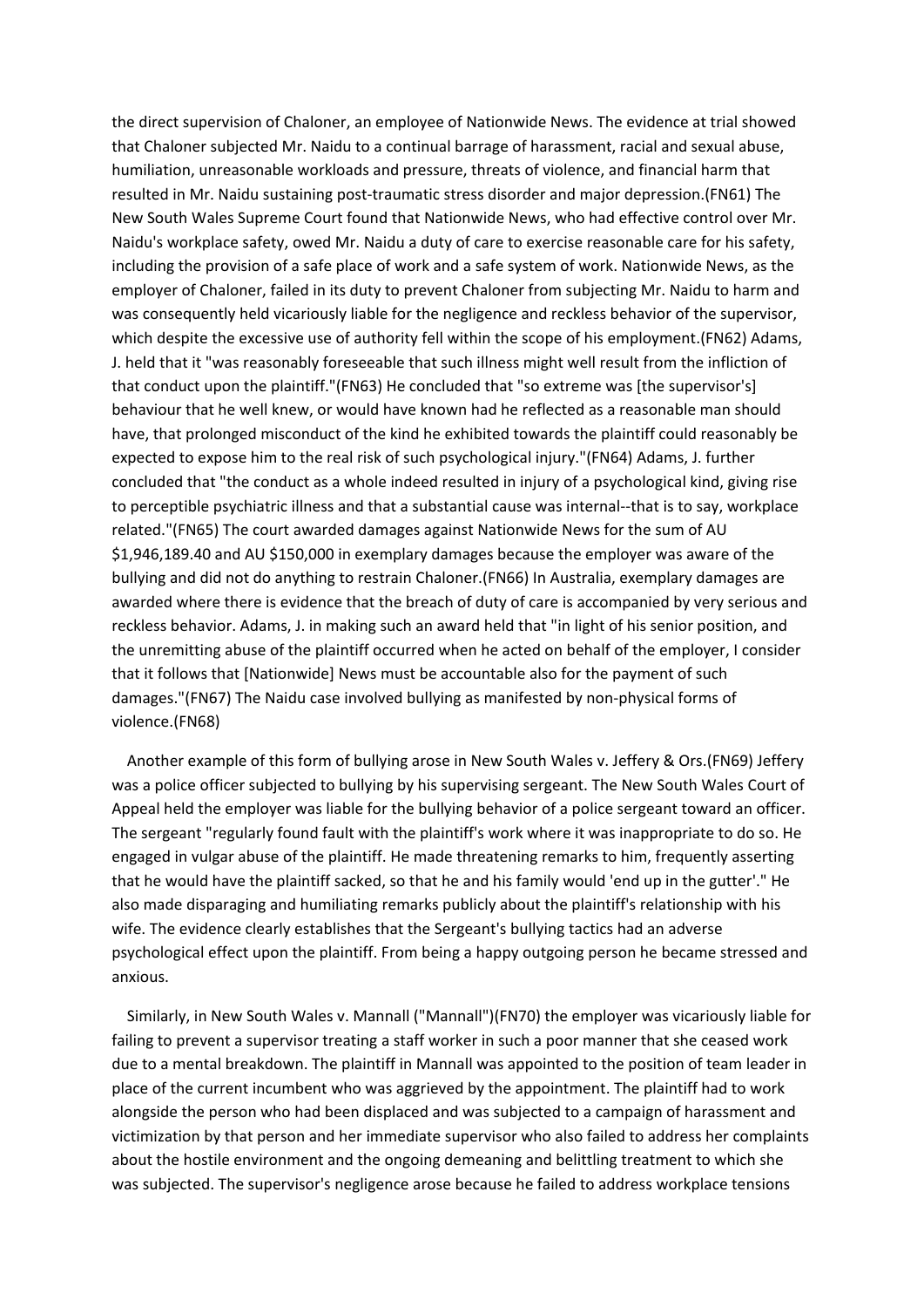and disputes as well as harassing and victimizing the plaintiff. The supervisor was fully aware of the problems and the serious impact it was having on the plaintiff's health and mental state, and hence the injury to the plaintiff was reasonably foreseeable. As concluded by Mason, J. "[w]hat remains is a clear conviction that Mr Singh's negligence materially contributed to the mental breakdown and the damage that ensued. This is sufficient to ground tortious liability."(FN71)

 In some instances, forensic barriers prevent an employee from establishing fault by the employer. Such was the case in Midwest Radio Limited v. Arnold ("Arnold")(FN72) where the majority of the Queensland Court of Appeal ordered that the plaintiff's action for damages arising from the bullying behavior of her manager (Williams) be dismissed despite finding that Williams was abusive, threatening, and unpredictable. The Court of Appeal found that William's conduct was "unforgivable."(FN73) The plaintiff suffered a psychiatric disorder and alleged this was due to the conduct of Williams for which the defendant/appellant employer was liable. The majority of the Court of Appeal found that, notwithstanding medical evidence that linked the plaintiff's disorder with the conduct of Williams, that evidence was based on evidence of the plaintiff and her witnesses, not all of which was accepted. Consequently the Court was unable to find the general opinions of Dr. Green, the medical practitioner who gave evidence that linked the plaintiff's condition with her work, could be "applied distributively to each of the incidents or conduct" that were established in evidence. The award of damages for over AU \$500,000 was set aside. What emerges from Arnold is that the employee must establish not only bullying behavior, but that there is a clear medical link between that behavior and the harm suffered. This is particularly so in relation to non-physical injuries.

 In some situations where the bullying involves physical abuse there is little difficulty in finding for the plaintiff. Such was the case in Blenner-Hassett v. Murray Goulburn Co-operative Pty. Limited & Ors ("Blenner-Hassett")(FN74) where the plaintiff was an apprentice fitter and turner subjected to bullying and also witnessed others being bullied. The plaintiff was stripped, had his testicles painted with grease, threatened with rape and bastardization, and was placed in a forty-four gallon drum and rolled around the workshop. He also witnessed an employee being suspended from a harness over a fire. As a result of the bullying and harassment the plaintiff suffered severe posttraumatic stress. Gebhardt, J. noted that "there was negligence on the part of the defendant company which no amount of closing-of-the-ranks' could conceal." He further noted that "the company had no practices in place to ensure that the types of behaviour which occurred were either monitored or governed" and that "it was customary and a part of the 'initiation' into a set of values which we might now regard as singularly abhorrent." The plaintiff was duly awarded AU \$350,000 in damages including AU \$150,000 for pain and suffering.

 In the cases cited above, the plaintiffs had been subjected to ongoing physical and psychological abuse, humiliation, and degrading treatment that is typical of bullying behavior, giving rise to symptoms of stress, anxiety, fear, and panic. For all the plaintiffs, the workplace had become an unsafe and threatening environment. It was foreseeable that the "abhorrent" actions of the employees would cause harm and threaten the health and safety of others, including employees who are bystanders and witnessed such behavior. In such circumstances there is a duty on the employer to take reasonable steps to prevent and put an end to such bullying behavior. In the cases cited the employer failed to take reasonable steps to prevent the harm and ensure a safe work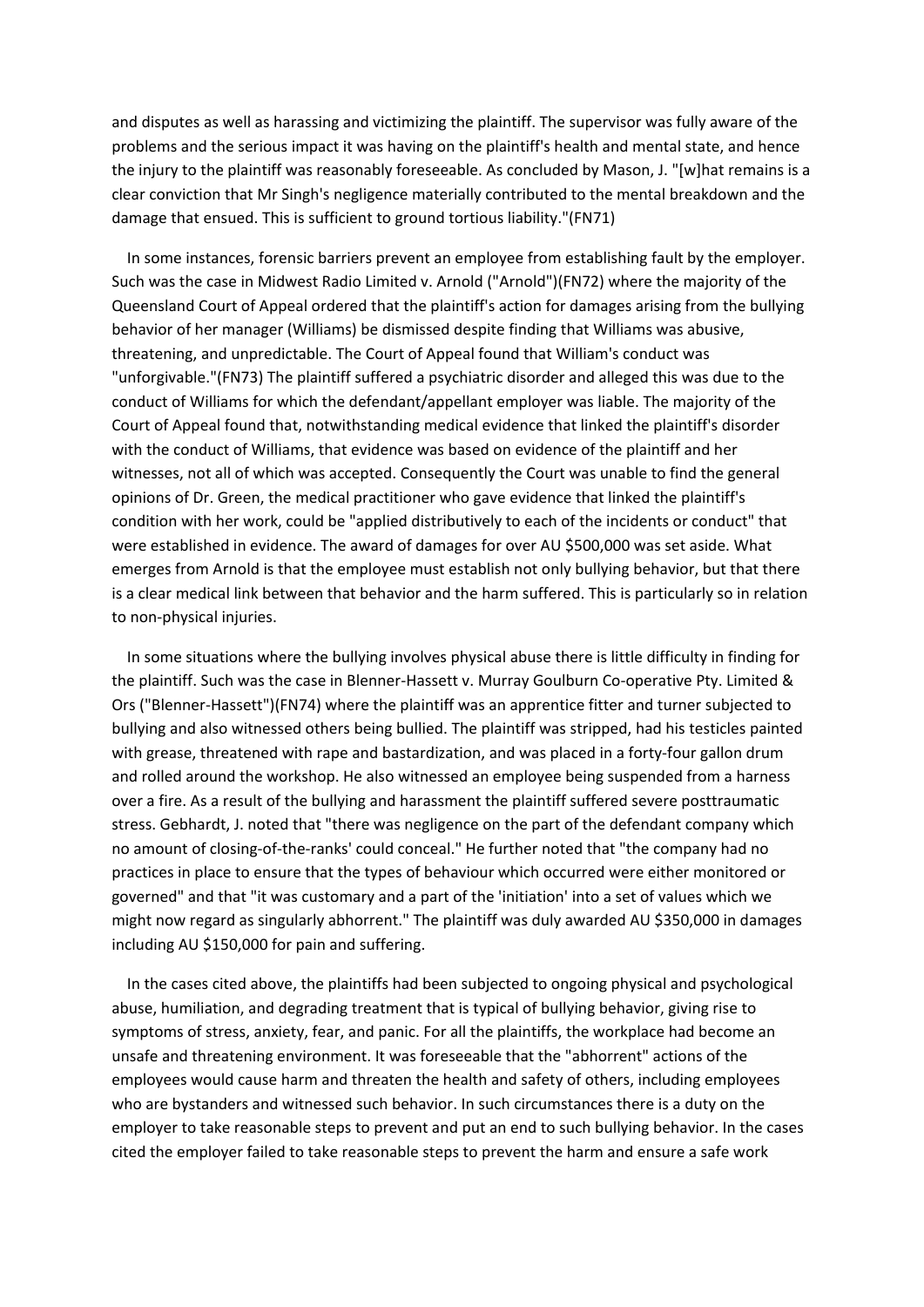environment thus giving rise to liability for negligence. What also emerges is that cases involving physical harm will be easier for the plaintiff to establish than those involving non-physical harm.

#### D. BULLYING AND ANTI-DISCRIMINATION LAWS

 All Australian jurisdictions have enacted anti-discrimination laws that make sexual and racial harassment unlawful.(FN75) It is not necessary to set out in detail all the relevant commonwealth, state, and territory provisions relating to these matters as there is a significant symmetry between these laws that essentially allow a complaint to be made to a tribunal where a person has been subjected to racial or sexual harassment either directly or indirectly. Sexual harassment is defined, for example, under the Sex Discrimination Act 1984 (Cth) to be "any unwelcome or unwanted sexual behaviour which makes a person feel offended, humiliated and/or intimidated where that reaction is reasonable in the circumstance."(FN76) Racial harassment includes racially based threats, taunts, abuse, or insults that disadvantage another person in their workplace or other area covered by antidiscrimination laws. Racial harassment could include, for example, racist jokes, racist graffiti, and name-calling. In addition, harassment based on age or disability(FN77) would be unlawful under commonwealth laws. It follows that workers have a right of action when subjected to a form of bullying that is motivated by or associated with sexual or racial harassment. The association between sexual harassment and bullying is illustrated in the following cases. First, in Gabryelczyk v. Hundt,(FN78) the New South Wales Administrative Decisions Tribunal awarded a sixteen-year-old apprentice electrician damages for sexual harassment and bullying in breach of the Anti-Discrimination Act 1977 (NSW). The apprentice was of Polish origin and was sexually harassed and bullied by his supervisor. The apprentice was called names such as "wog boy," "little fuckwit," "retard," "ball licker," and was inappropriately touched. He was also deliberately burnt on the neck with a cigarette lighter and had a cigarette stubbed out on his arm. It was claimed that the supervisor regarded this conduct as "all character building."(FN79) As a result of this unwelcome and repeated conduct the complainant "suffered distress, insult, anxiety and mental suffering as well as depression and post-traumatic stress disorder." The complainant resigned as he could no longer cope with the bullying and harassment. The supervisor was ordered to pay the apprentice AU \$15,286 in damages--AU \$10,000 in general damages and AU \$5,286 in special damages.

 A further example of the link between bullying and sexual harassment is found in Webb v. State of Queensland,(FN80) which dealt with a complaint made under the Anti-Discrimination Act 1991 (Qld) alleging that the complainant was sexually harassed by a male coworker during her employment with Queensland Health. The sexual harassment consisted of unwanted touching, sexual epithets directed at the complainant, unwanted pornographic emails, and references to the complainant's sex life. The complainant made informal complaints to her supervisor in 2001 and 2002 but was told that she should speak to her colleague directly; otherwise nothing would be done until she lodged a formal complaint. When legal action was taken against the employer for the continued harassment it was argued that by applying its sexual harassment policy and complaints procedures "all reasonable steps" had been taken to prevent harassment from occurring in the workplace. The Tribunal disagreed, and found that having been put on notice of the concerns by way of informal complaint the employer had a duty to respond in a proactive manner as a formal complaint was not a precondition under the legislation. An award of AU \$14,665 was made to the complainant.(FN81)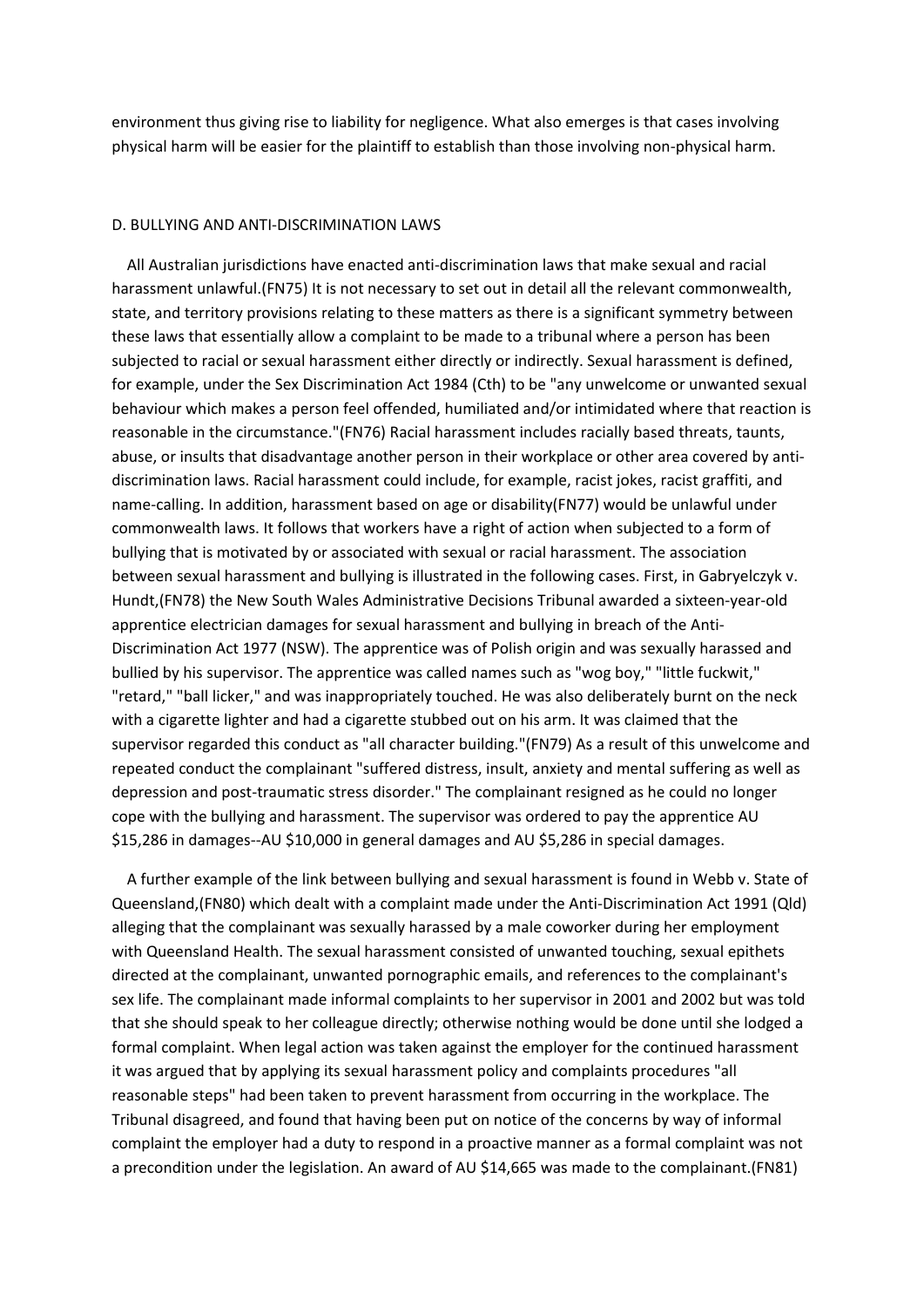In Cvetkovski v. Cleary Bros (Bombo) Pty. Limited,(FN82) the complainant, who was employed by the respondent as a truck driver, was subjected to ongoing racial harassment and bullying that comprised "his supervisor and his co-drivers, and in some instances, his managers referring to him directly, and in other cases referring to him within his hearing in discourse between his supervisor, his co-drivers and his managers, by the use of grossly insulting racial epithets."(FN83) He would often be referred to and called "a wog" and one worker made comments about his food as "wog food," and "greasy wog food."(FN84) The complainant suffered depression and withdrew from work. The Tribunal found that the employer had condoned the behavior and had done little to deal with the matter and improve the work environment. The Tribunal rejected the argument that the complainant was over-sensitive and had participated in trading insults and abuse. Moreover, merely because one person might be willing to put up with such abuse does not mean another person who is affected by the abuse should be precluded from making a claim for bullying and harassment: "The fact that the other [truck] drivers were prepared to put up with the abuse and to participate in it, is not, in the view of the Tribunal, a basis for the Tribunal to regard the adverse reaction of the Complainant as demonstrating an over-sensitive reaction on his part."(FN85) The Tribunal held that the complainant had been victimized and discriminated on the basis of race, and the employer was ordered to pay the complainant by way of compensation an amount of AU \$43,651.91.

 These cases illustrate a number of points. First, employers may be vicariously liable (or attributed liability) under statutory antidiscrimination legislation, unless they can properly make out a defense that all reasonable steps had been taken to prevent the harassment. Second, the employer will be put on notice whenever a complaint is made, whether it is informally or formally made. Third, sexual and racial harassment may amount to bullying when they represent behaviors that are "repeated oppression, psychological or physical, of a less powerful person by a more powerful person or group of persons."(FN86) Finally, the creation of policies and procedures alone will not protect an employer from claims where it has not been proactive in implementing those policies.

 The focus of the discussion on discrimination laws has been on the connection between bullying and racial or sexual harassment. However, bullying may be initiated or perpetrated for other reasons relating to a person's characteristics or disposition that are prohibited grounds of discrimination, such as age, disability, religion, or transgender status. When this occurs and where there is an established link between the bullying behavior and prohibited discrimination, an employee may seek redress under antidiscrimination legislation. For a claim to be brought under discrimination legislation, the person must show that the he or she was bullied because of his or her race or sex or other trait that is a prohibited ground. However, where there is no nexus, redress lies elsewhere, for example a breach of contract as discussed later on.

 In Western Australia, a 2007 review of the Equal Opportunity Act 1984 (WA) by the Equal Opportunity Commission observed that there was considerable support for the inclusion in that Act for bullying as a grounds of discrimination and accordingly recommended an amendment to that effect.(FN87) The Commission observed that "the current legislative and administrative schemes do not provide a ready remedy, such as conciliation, for persons subjected to it [bullying]."(FN88) It noted that some submissions made to the review recommended the inclusion of bullying as a ground of discrimination subject to exemptions for performance management.(FN89) Two points arise from these observations. First, conciliation is generally not regarded as a remedy, but rather a dispute process that might result in a negotiated resolution. The inexact language of the review does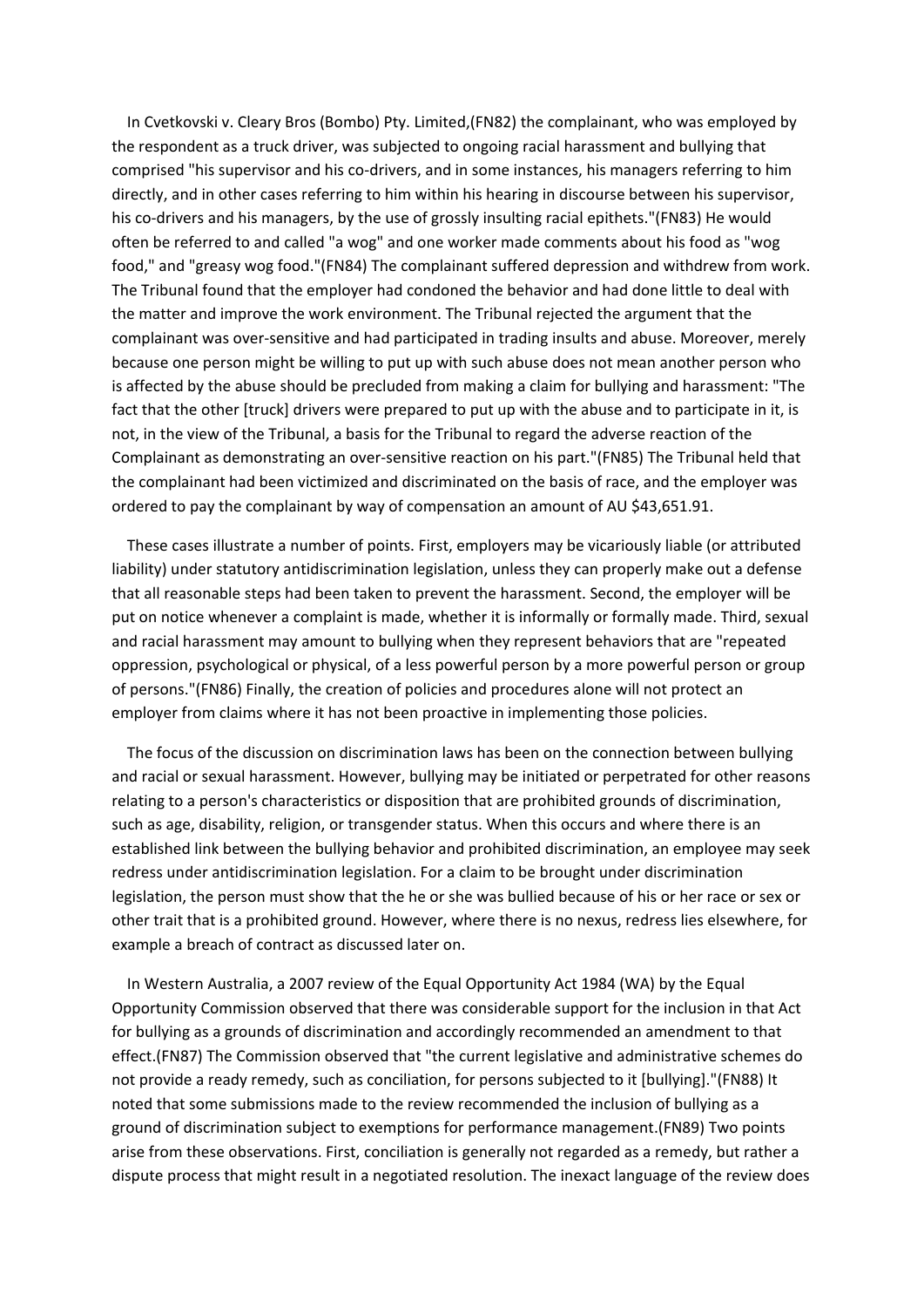not however diminish the sound point that other forms of dispute resolution in relation to bullying do not specifically provide for conciliated resolution of claims. The exception to this proposition can be found in the Occupational Health, Safety and Welfare Act 1986 (SA) that specifically provides for a process of conciliation or mediation of bullying issues identified by a workplace inspector. Second, the suggested exemptions for bullying parallel the existing exclusions under workers' compensation laws and would need to be carefully drafted so as not to effectively nullify any prospect of claims, although, as noted, the South Australian provisions provide guidelines in this respect. So far no Australian jurisdiction has specifically included bullying as ground of unlawful discrimination under antidiscrimination legislation although all jurisdictions include victimization as the basis of a claim. Victimization occurs when a person who is making or contemplating making a complaint of unlawful discrimination is treated in a discriminatory manner.

# E. BULLYING AND INDUSTRIAL LAW

 Workplace bullying may also feature in matters that progress to industrial tribunals in Australia. Australian industrial laws operate at both the federal and state level, providing employees with access to dispute resolution processes where, among other things, claims for unfairly harsh or unreasonable termination of employment arise. However, there are limitations upon an industrial commission intervening where bullying occurs but there has been no termination of employment.(FN90) This is because industrial commissions have been reluctant to issue orders against employers where the effect of those orders is for the commission to assume a management role in place of an employer, or where the orders would effectively make a manager answerable to the commission.(FN91) In such circumstances a worker might choose to proceed to an antidiscrimination tribunal if the form of bullying has sexist or racist connotations. An anti-discrimination tribunal does have the power to order the cessation of behavior that constitutes harassment.

 Although each industrial jurisdiction may have slightly different provisions, it is well understood that the guiding principle in relation to termination of employment is that the employee has to be given a "fair go." As a general rule, the issue of bullying does not arise as an issue per se, but is brought to light where an employee is either terminated due to their behavior as a bully or where, by reason of being the victim of bullying, the employee resigns and claims the resignation should be construed as a constructive dismissal.

 Constructive dismissal generally arises when an employee finds it intolerable or impossible to continue working for the employer and as a consequence the employee resigns. For constructive dismissal to be established, the circumstances must be such that the employee feels they have no other option or choice but to resign. Constructive dismissal is usually argued in the context of a claim for unfair dismissal or that the dismissal was "harsh, unjust or unreasonable" as it is necessary to show that termination of employment was at the initiative of the employer. For a constructive dismissal claim to be sustained, the employer would need to have engaged in some conduct that effectively amounts to a breach of contract, whether express or implied. The contractual context of constructive dismissal can be gleaned from the words of Lord Denning who said that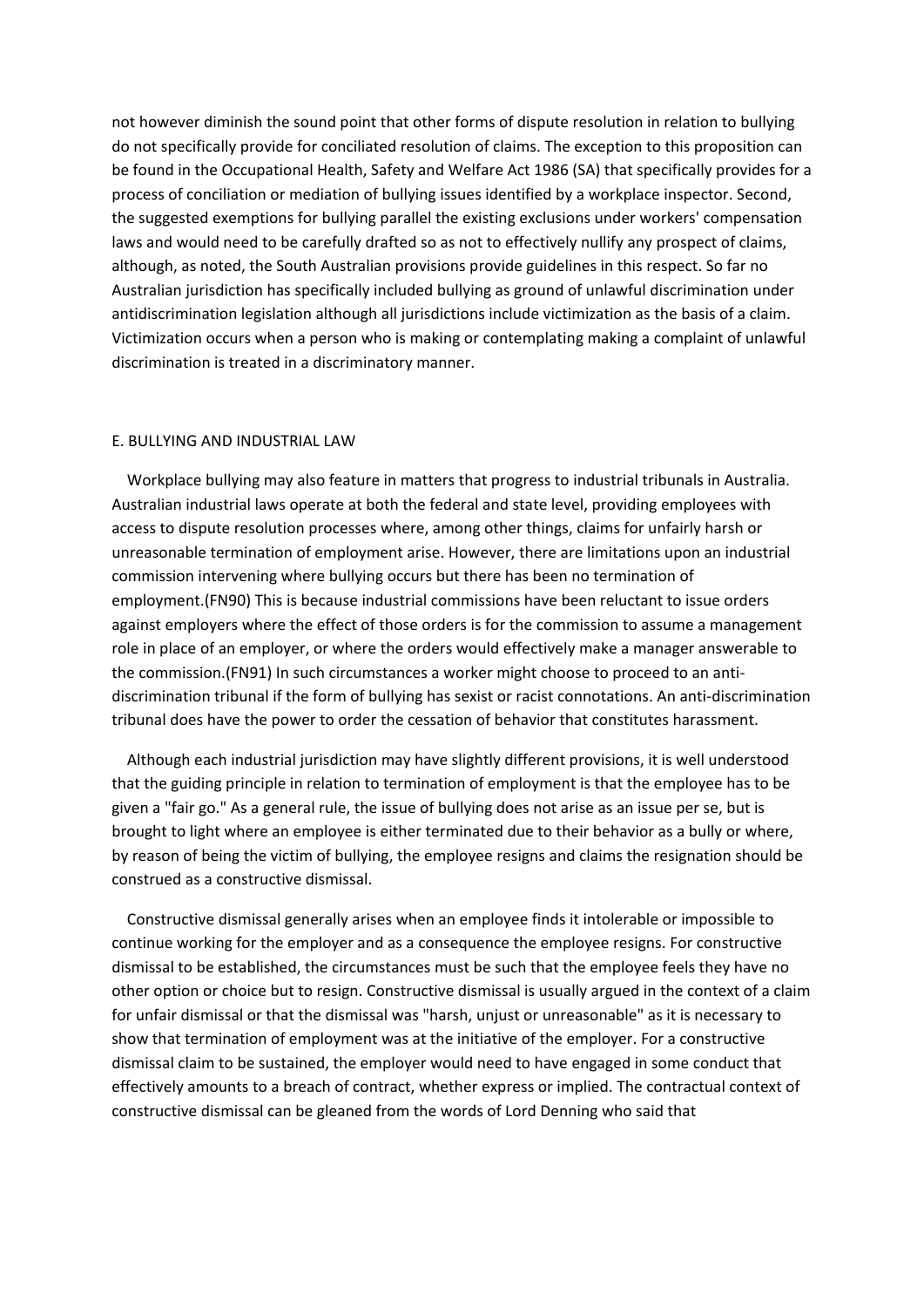If the employer is guilty of conduct which is a significant breach going to the root of the contract of employment, or which shows that the employer no longer intends to be bound by one or more of the essential terms of the contract, then the employee is entitled to treat himself as discharged from any further performance.(FN92)

 If bullying is established as part of the workplace environment, this may amount to a breach of contract and provide grounds by which an employee can lawfully bring a contract to an end. Thus constructive dismissal may arise in circumstances where the workplace bullying becomes so intolerable for the targeted employee that they have no option but to leave their employment. This breach of contract will amount to a constructive dismissal and may give rise to a claim for a statutory remedy. An example of bullying behavior that resulted in constructive dismissal is found in Phillips v. Wilderness School.(FN93) In this case the applicant claimed that the termination of her employment was at the instigation of the employer and that it was "harsh, unjust and unreasonable" pursuant to section 106 of the Fair Work Act 1994 (SA). The applicant alleged that she had been bullied by another teacher, who had for a period of time been a close work colleague. The bullying behavior was brought to the attention of the school principal but the matter was not resolved. In 2003, the applicant took a leave of absence without pay as she could no longer cope with the bullying behavior that was affecting her health and work performance. It was agreed that the applicant could take up a twelvemonth placement with another school during the leave of absence. When the applicant wished to return to work, she was required to attend a meeting with a particular psychologist before she could return to work. The applicant became increasingly concerned about the difficulties of her returning to work, she began applying for other positions. The applicant was offered a position, which she accepted, but with the intention of continuing to negotiate her eventual return to work through the union. The respondent thereafter emailed the union advising them that they would not continue to negotiate the applicant's return to work and awaited the applicant's letter of resignation. It was submitted that the email sent to the union constituted a dismissal. On the evidence submitted, the Commission accepted that the applicant had experienced the alleged bullying behavior that had made it intolerable for the applicant to continue working and hence the leave of absence. The Commission held that the email to the union "constituted a constructive dismissal on the part of the respondent"(FN94) and that the condition imposed on the applicant to undergo a psychological assessment before she returned to work "was a clear repudiation of the employment contract."(FN95) It was also noted that the applicant's acceptance of another job offer was not a breach of her contract of employment by "failing to maintain trust and confidence in the employment relationship" because the decision to "seek other employment at another school was not taken in isolation."(FN96) The Commission noted that "the applicant was justified in thinking she had come up against a brick wall in her dealings with the respondent"(FN97) and that "there is little surprise in my view that the applicant considered it necessary to hedge her bets by seeking employment at another school."(FN98) The Commission therefore found that the dismissal was at the instigation of the employer and that it was harsh, unjust, and unreasonable. However, no order was made for monetary compensation. Interestingly the Commission does not appear to attempt to define bullying for the purposes of the determination. For industrial purposes defining the limits of bullying may not be crucial because the key element for determination is whether the employer's behavior has been harsh unjust or unreasonable. As noted below, industrial tribunals have been somewhat more precise in considering what behaviors do not amount to bullying.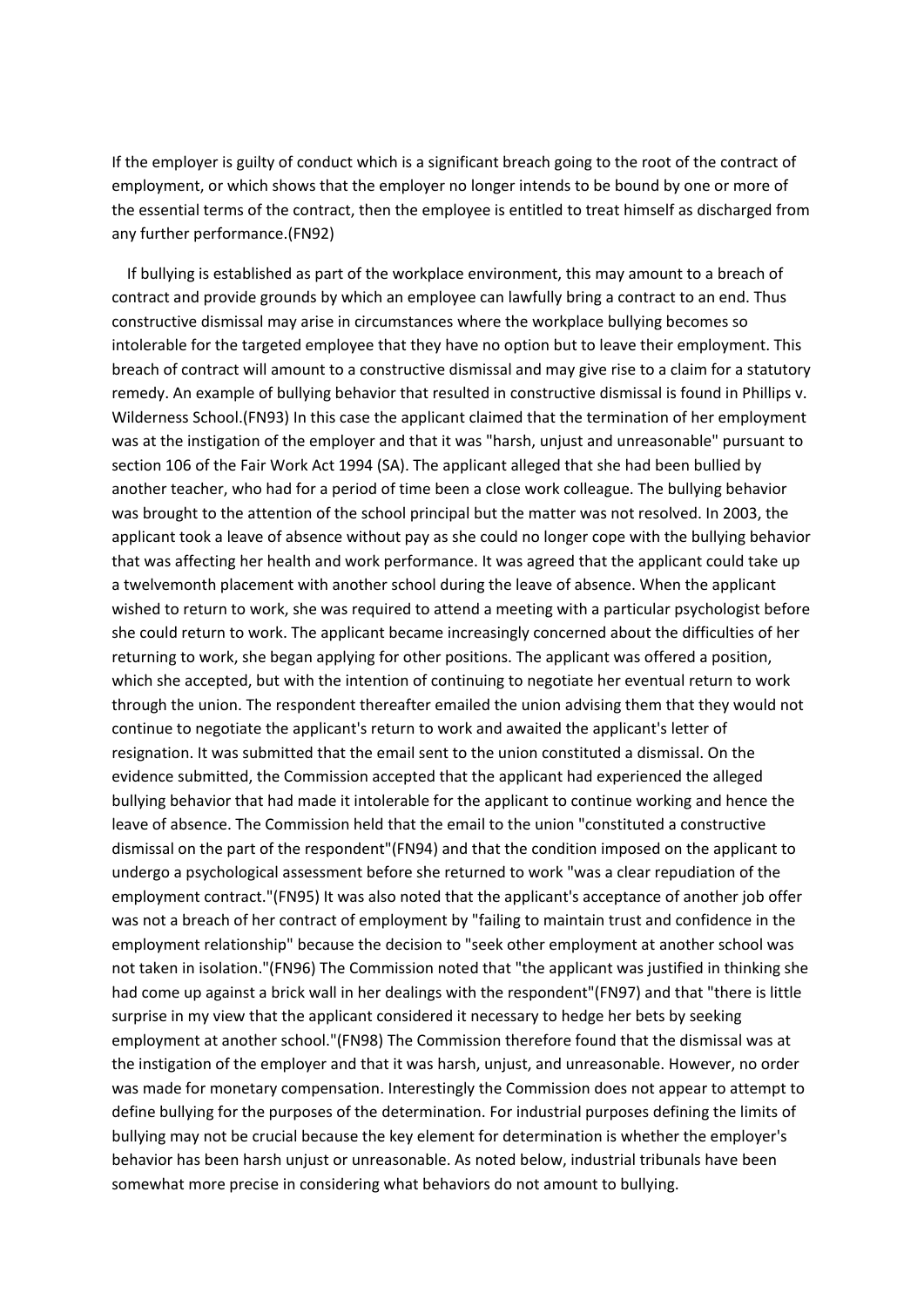Workplace bullying must be distinguished from legitimate comments on the work performance of a subordinate employee by his or her supervisor. It is acceptable that employees are informed in relation to the employer's expectations and what must be done to address any shortcoming.(FN99) Such was the case more recently in Bann v. Sunshine Coast Newspaper Company Pty. Limited, where the Australian Industrial Relations Commission observed; while the Commission is unwilling on the evidence before it to make a finding that Ms Bann's conduct can be found to be that of a workplace bully, the Commission is of the view, however, that Ms Bann possessed a management style that the Respondent came to find as inappropriate, and for good reason. It was a management style that caused employees concern for reason of its directness, its abrasive tone and inflexibility.(FN100)

 Despite finding that Ms. Bann had engaged in bullying the commission nevertheless found that her employer was justified in terminating her employment due to a series of unsatisfactory interactions with staff. This is in contrast in Hill v. Minister for Local Government, Territories and Roads,(FN101) where it was held that Mr. Hill's termination had been harsh, unjust, and unreasonable and that there was no evidence of poor performance. Mr. Hill was terminated from his employment following a performance appraisal. Mr. Hill took issue with Ms. Morrison's, his supervisor's, assessment of his performance. When Mr. Hill tried to explain his management style, Ms. Morrison was dismissive of his explanations. The following day Mr. Hill raised the issue of bullying with Ms. Morrison whereupon she demanded his resignation by the following morning. In the course of this exchange Ms. Morrison yelled at Mr. Hill in the presence of other staff, even as he returned to his work station via the corridor. Mr. Hill subsequently took stress leave and during this time his employment was terminated. At the hearing of Mr. Hill's application for reinstatement the Australian Industrial Relations Commission noted that Ms. Morrison's behavior had been threatening and humiliating to Mr. Hill. Importantly, complaints about Ms. Morrison's behavior were already on record at the time of Mr. Hill's termination of employment, and the Commission noted a disparity in the employer's treatment of Ms. Morrison as compared to Mr. Hill. The decision indicates the folly of an employer failing to properly investigate allegations of bullying by management and acting upon reports of poor performance when bullying may be an element in that assessment.

 Although a line is drawn between workplace bullying and "strong management," or the exercise of legitimate managerial responsibilities, the Andrea Adams Trust has observed that, there is "a fine line between strong management and bullying" and "that line is crossed when the target of bullying is persistently downgraded with the result that they begin to show signs of being distressed, becoming either physically, mentally or psychologically hurt."(FN102)

#### F. BULLYING AND CONTRACT LAW

 Contract law provides another means of taking action against an employer for workplace bullying. A few cases in particular have addressed the issue of implied terms relating to a duty of care. In Goldman Sachs JB Were Services Pty. Limited v. Nikolich ("Nikolich"),(FN103) the Full Court of the Federal Court held (by a majority) that the appellant employer had breached its contract of employment with Mr. Nikolich by failing to take "every practical step to maintain a healthy workplace for its employees."(FN104) The crux of this case revolved around the precise terms of Mr. Nikolich's employment. Mr. Nikolich argued that a 119 page policy document entitled "Working with Us" that contained policies and procedures about safety and behavioral standards, harassment, and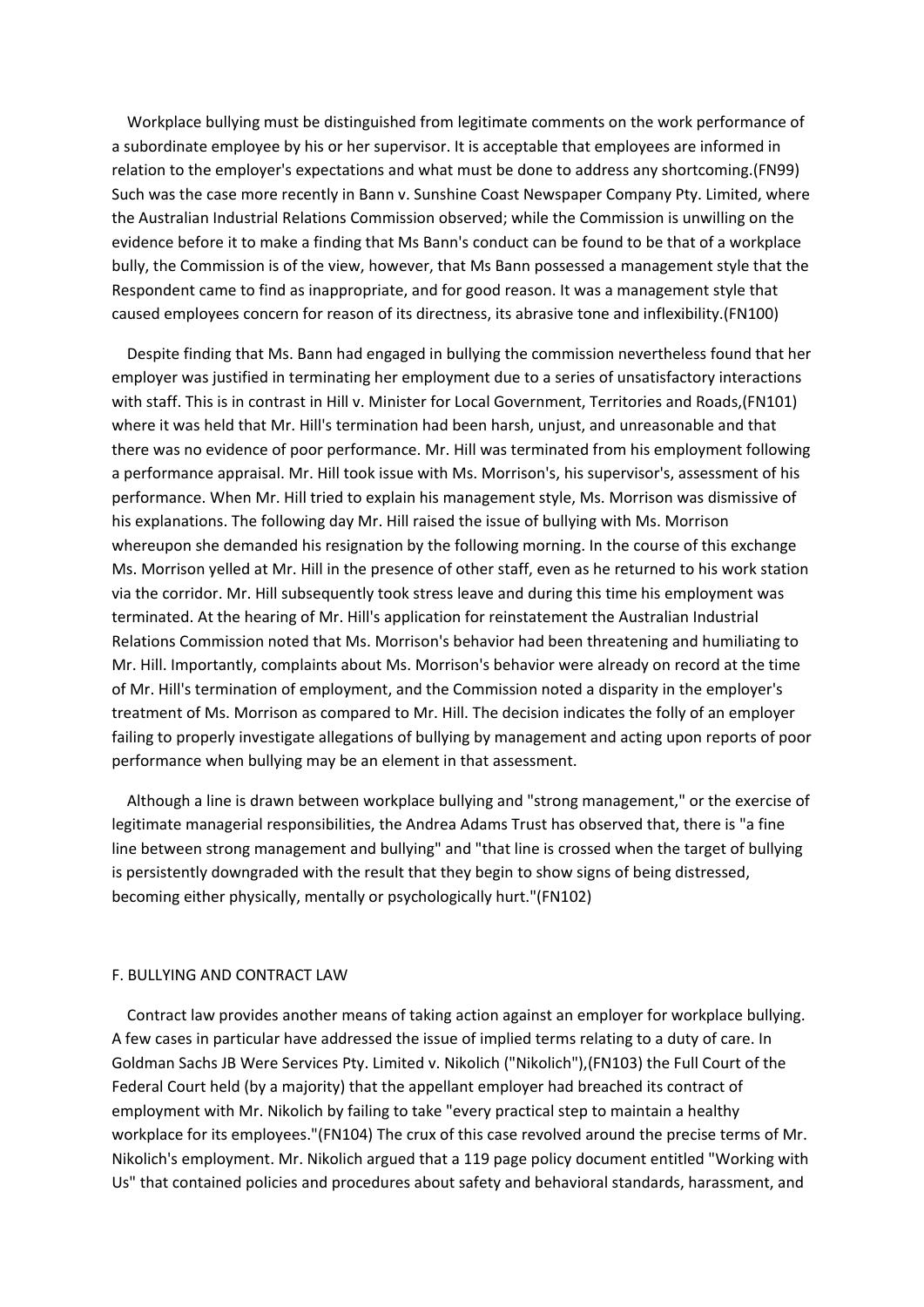grievance procedures and that accompanied his offer of employment, should be incorporated (at least in part) into his contract of employment. In particular, the policy document included a section on harassment that required all employees to "work together to prevent any unwelcome, uninvited and unwanted conduct which makes another team member feel offended, humiliated or intimidated in any work related situation...."(FN105) and a health and safety statement that the employer "will take every practical step to provide and maintain a safe and healthy work environment for all people."(FN106) Mr. Nikolich asserted that during the course of his employment he had been intimidated and bullied by his manager and that the employer had not provided a safe work environment. He made a complaint about this conduct to his supervisor, but the complaint was not properly investigated and his manager continued to treat him in a hostile manner. Mr. Nikolich brought a formal complaint to the Human Resources department of his employer, which did not fully investigate the complaint. Consequently, Mr. Nikolich's feelings of injustice led him to develop serious depression and he took sick leave. At the end of his sick leave his employment was terminated. Although the Full Court held that the harassment and grievance provisions were merely descriptive and not promissory (and not contractual), the majority agreed that the health and safety statement was promissory and an express term of the employment contract.(FN107) Therefore, failing to properly address Mr. Nikolich's complaint was a breach of that part of the policy document that related to providing a safe place of work. The majority held that by failing to promptly investigate the grievance the employer had aggravated Mr. Nikolich's depressive state, and that it was foreseeable that he would develop psychological injury as a consequence of this treatment. The employer had failed to take "every practical step to provide and maintain a safe and healthy work environment" in accordance with its own policies. Critical to this finding was the fact that the majority of the Full Court held that the safety provisions of the policy document were specific enough to be able to be understood and incorporated into the contract of employment. The end result was an award of AU \$515,000 in favor of Mr. Nikolich.

 It is noteworthy that this outcome resulted from an interpretation of the terms of the employment contract as it incorporated specific policy documents. Although the policy statements pertaining to bullying and harassment were not considered terms of the employment contract, this decision has significant implications for employers in relation to policies on bullying and harassment. This case clearly demonstrates that employers' policies and procedures, including codes of conduct, human resource manuals, and so forth, especially where they are written in more prescriptive terms, may be treated as part of the employment contract and a failure to comply with such policies could give rise to a liability for a breach of contract. Moreover, it could also be argued that Mr. Nikolich suffered his injuries as consequence of his employer being in breach of an implied term not to destroy mutual trust and confidence.(FN108)

 This argument was not raised in Nikolich, but it was raised in McDonald v. State of South Australia ("McDonald")(FN109) where the Supreme Court of South Australia awarded AU \$392,850 in damages to Mr. McDonald, a teacher who alleged that his employer had been in breach of a mutual obligation of trust and confidence when it overworked, victimized, and harassed him in the course of his employment. From 1997 until 2003 Mr. McDonald was employed as a secondary school teacher with a full teaching workload. He was also responsible for fixing and upgrading the school's computer networks, despite the fact that he had no training in relation to computer network repairs. When Mr. McDonald was compelled to work weekends and after-hours to perform his work, he complained about his workload but his complaints were not adequately dealt with. As a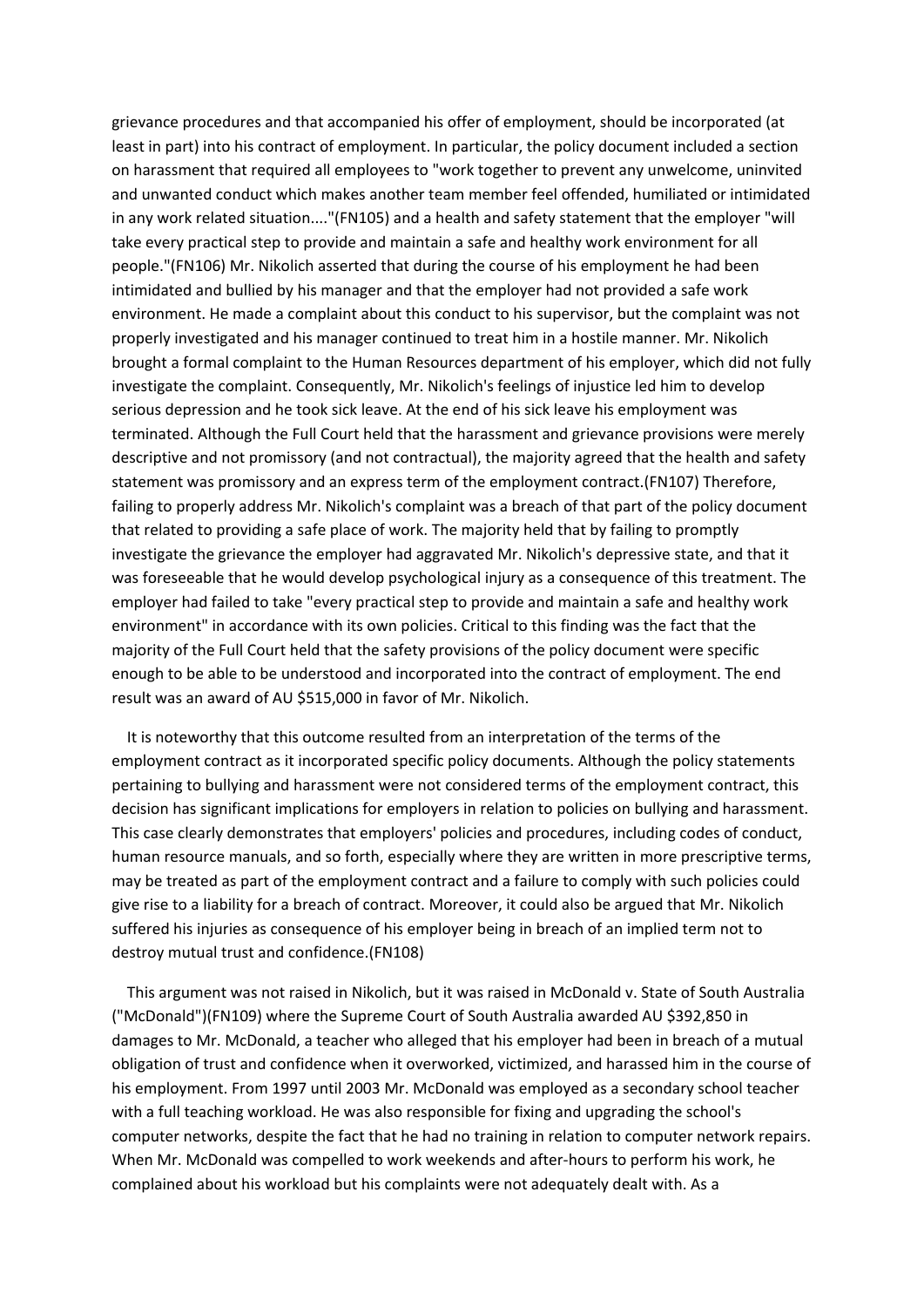consequence of the workload pressures and harassment, he suffered from an adjustment disorder with anxiety and irritable bowel syndrome. It was held that these conditions were caused by the employer's conduct. As a consequence of his ill health Mr. McDonald resigned his employment. He claimed during the course of proceedings that the resignation was forced upon him by reason of the employer's continual frustration of his attempts to have his grievances addressed. The court accepted that the termination of employment amounted to a constructive dismissal(FN110) brought about by the employer's breach of the obligation not to destroy trust and confidence in the employment relationship.(FN111)

 Mr. McDonald's claim subsequently failed on appeal, however. In a nutshell, although the Appeal Court acknowledged that an implied term of mutual trust and confidence, and an implied contractual duty of care have been recognized in Australian law, following English law, these terms were not part of Mr. McDonald's contract.(FN112) The reason for this being that the contractual relationship between Mr. McDonald and the Minister (for Education) was comprehensively regulated by education statutes, education regulations, industrial awards, and departmental policies. It was held that these instruments provided adequate grievance procedures and remedies for Mr. McDonald to pursue his complaints.(FN113) The Appeal Court held that "[i]n our opinion, the statutory and regulatory context in which Mr McDonald's contract of employment operated made the implication of a term concerning mutual trust and confidence unnecessary."(FN114) Moreover, the Appeal Court found that the conduct of the education officials did not amount to conduct that resulted in the repudiation of the contact, even though their conduct at times was neither satisfactory nor appropriate: "[i]t may be that there were shortcomings in the manner in which [the principal] dealt with the issue ... But in our opinion, it is difficult to characterize shortcomings of that kind as constituting a breach of the implied contractual duty of care"(FN115) and that "the unpleasant conduct of the SSOs (School Services Officers) could not constitute a repudiatory breach of the implied contractual duty of care."(FN116)

 Although Mr. McDonald lost on appeal, the case nonetheless illustrates that victims of bullying who have suffered mental illness could commence an action based in contract. However, the appeal case also brought home how difficult it can be to prove a breach of contract based on bullying especially where a thin line might be drawn between "poor management" and bullying. The Appeal Court noted that "even if [the conduct] evidenced a poor personal management style of Mr. Mitchell [the principal] is cannot be regarded as bullying, harassment or victimization."(FN117) The Appeal Court went on to state that:

[I]t is not altogether easy to identify other incidents which may have amounted to bullying, harassment or victimisation. We appreciate that conduct of this kind can often arise from minor incidents in which the bullying, harassment or victimisation arises from subtle conduct. It is often difficult for the full impact of bullying behaviour of this kind to be elicited in legal proceedings. In the present case, even making allowance for these kinds of considerations, it is difficult to identify any other specific incidents.(FN118)

 The Appeal Court acknowledges the many shortcomings in the manner in which the school and education authorities dealt with Mr. McDonald's case but fell short of construing their behavior as bullying and victimization. Moreover, although Mr. McDonald had completed a pro forma document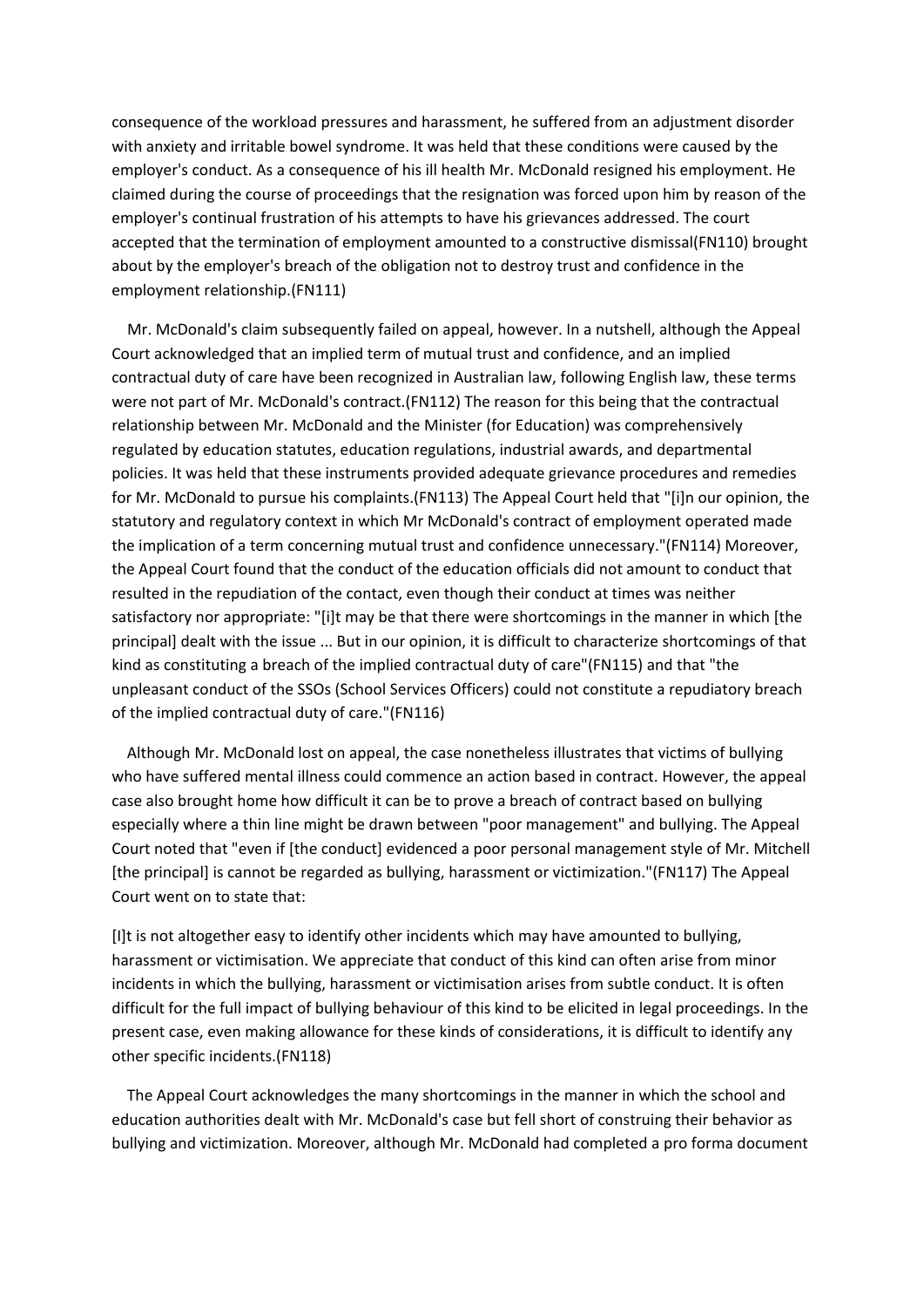headed "Indictors of Bullying by Another Employee," he had not provided sufficient particulars of bullying behavior.(FN119)

 It is arguable, however, that following the Naidu decision there would have been scope for a claim of negligence given the facts of the case. Notably, Mr. McDonald brought his action in South Australia where claims for workplace negligence have been abolished. As noted at hearing, Mr. McDonald had commenced a workers' compensation claim but withdrew this when he was advised this might prevent him making any claims at common law. His action in contract for economic loss was not only a statement against his disempowerment, but also a means by which he could avoid a prohibition against suing his employer in negligence, because section 54 of the Workers' Rehabilitation and Compensation Act 1986 (SA) does not prohibit claims of that kind. Common law actions for workplace negligence have also been abolished in the Northern Territory and the Commonwealth, and in all other jurisdictions negligence actions are commenced upon proof that the worker can establish a statutory level of whole of person impairment. Importantly, if a worker in Western Australia, Queensland, New South Wales, or Tasmania cannot establish the requisite level of impairment they are unable to commence a negligence action.(FN120) Bullying and harassment victims usually suffer non-physical harm in the form of mental illness, typically anxiety, depression, and posttraumatic stress disorder. The assessment of impairment for mental illness is notoriously difficult and invariably results in low percentage ratings, effectively precluding such victims from common law negligence actions in all jurisdictions in Australia.(FN121) There is insufficient space to discuss in detail the rationale for such thresholds but, suffice it to say, the diagnosis of conditions aforementioned is notoriously complex, and often dependent upon subjective patient reports of symptoms so that such claims are frequently the subject of dispute. An additional issue is the cost of mental illness claims that tend to be grounded in long-term absence from work (as in McDonald and Nikolich) and consequently involve claims for considerable economic loss. The imposition of impairment tables, apparently based on objective criteria, has significantly reduced the scope for mental illness type claims.

### III. DISCUSSION AND CONCLUSIONS

 As can be seen from this overview there are a range of legal options available where an employee has been the subject of workplace bullying. In the first instance many employees commence actions in industrial and workers' compensation tribunals to seek compensation for unfair termination of employment and/or income support where incapacity arises. When workers' compensation claims are made, either successfully or unsuccessfully, there is also an alternative forum through the antidiscrimination tribunals in each jurisdiction. These tribunals are unaffected by exclusions of the kind referred to above and can award damages where the evidence of harassment is properly made out. Thus employees may have cumulative claims for both workers' compensation and/or damages because the award of workers' compensation does not take account of pain and suffering or humiliation caused by harassment. This alternative form of damages can be sought from the antidiscrimination tribunals. In short, while an employer may be able to avoid some workers' compensation liabilities because it can rely on statutory exclusions or defences provided under the umbrella of reasonable management action, it is likely that at least some liability will be attached as a claim for discriminatory action.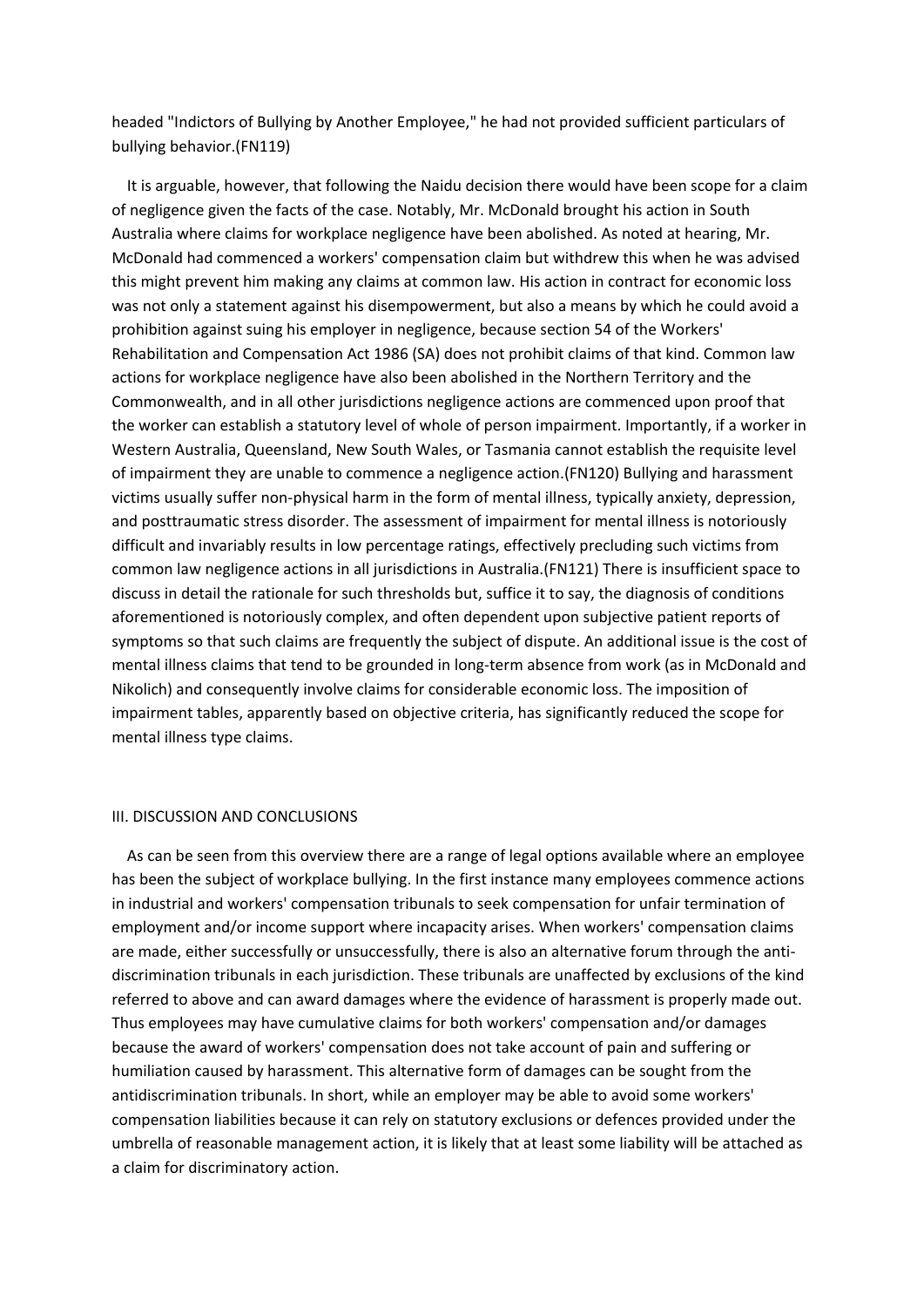Where an employee has lost employment through workplace bullying, the usual remedy seems to be to allege that the employment was terminated unfairly by relying on the principals of constructive dismissal to assert that the employment was terminated at the initiative of the employer through the employer's breach of contract. The developing theme in this area is the adoption by the courts and tribunals of the implied term of mutual trust and confidence that requires an employer to behave in such a manner so as not to destroy the employment relationship. Bullying behaviors by supervisors go to the core of the employment relationship and are readily recognized as factors destroying the trust and confidence in the relationship.

 This review of cases also illustrates that the implied term of mutual trust and confidence can be applied against an employer for an award of damages as shown in the Nikolich decision. This decision and the decision in McDonald open an avenue for claims that have been denied to claimants whose rights to workplace negligence actions has been abolished or modified by statute. That said, such claims come at some risk to an employee who must establish that their psychological harm has suffered as a consequence of the employer's actions or inactions and were not the product of a frail psychological makeup that fell below normal fortitude. In most instances, bullying claims will manifest as workers' compensation matters where the thresholds are not as high or costly as the barriers set at common law.

 These cases also confirm a gap in the legislative framework. In most jurisdictions the capacity of the courts and tribunals to intervene while bullying behaviors are occurring is limited. Although some effort has been made under OSH laws to use improvement notices to bring problems in the workplace to the attention of employers, these procedures are hampered by the shadow of the overall high standard of proof required to establish a successful prosecution. Antidiscrimination tribunals, which have adopted an approach that includes conciliation in the context of the civil standard of proof, might be better suited for more speedy and effective interventions. The Western Australian Review of the Equal Opportunity Act (1984) indicates a willingness of stakeholders to embrace this option for the future. In this respect, as noted, claims by employees against their employers at common law are expensive, time consuming, and difficult, with no promise of success. Prosecutions under occupational health and safety laws do not provide any direct remedy to employees. Actions based on anti-discrimination laws are limited and can only be commenced if there is a nexus between the bullying behavior and some form of discriminatory treatment such as gender and race discrimination or sexual harassment.

 The recently enacted Fair Work Act 2009 (Cth) puts in place at a national level the Rudd Labor Government's pre-election promises to reform the Australia industrial relations laws. Of particular significance to matters discussed in this article are the new provisions in relation to protection and enforcement of workplace rights. Antidiscrimination provisions have long been a part of the industrial laws of Australia. Provisions relating to victimization at work appeared in the 1960s and 1970s and in the 1990s particular reference was made to the prohibition of discrimination in relation to freedom of association and on the ground of race, ethnicity, gender, parental status, political opinion, religion, family responsibilities, and the like.(FN122) Since the commencement of the Fair Work Act 2009 (Cth) in July 2009, section 340 prohibits a person from taking adverse action against a second person because that second person has a workplace right. A workplace right is defined in section 341(l)(a) of the Fair Work Act 2009 (Cth) to include among other things "a benefit of... of a workplace law." Section 342 of this Act provides a schedule of circumstances in which a person takes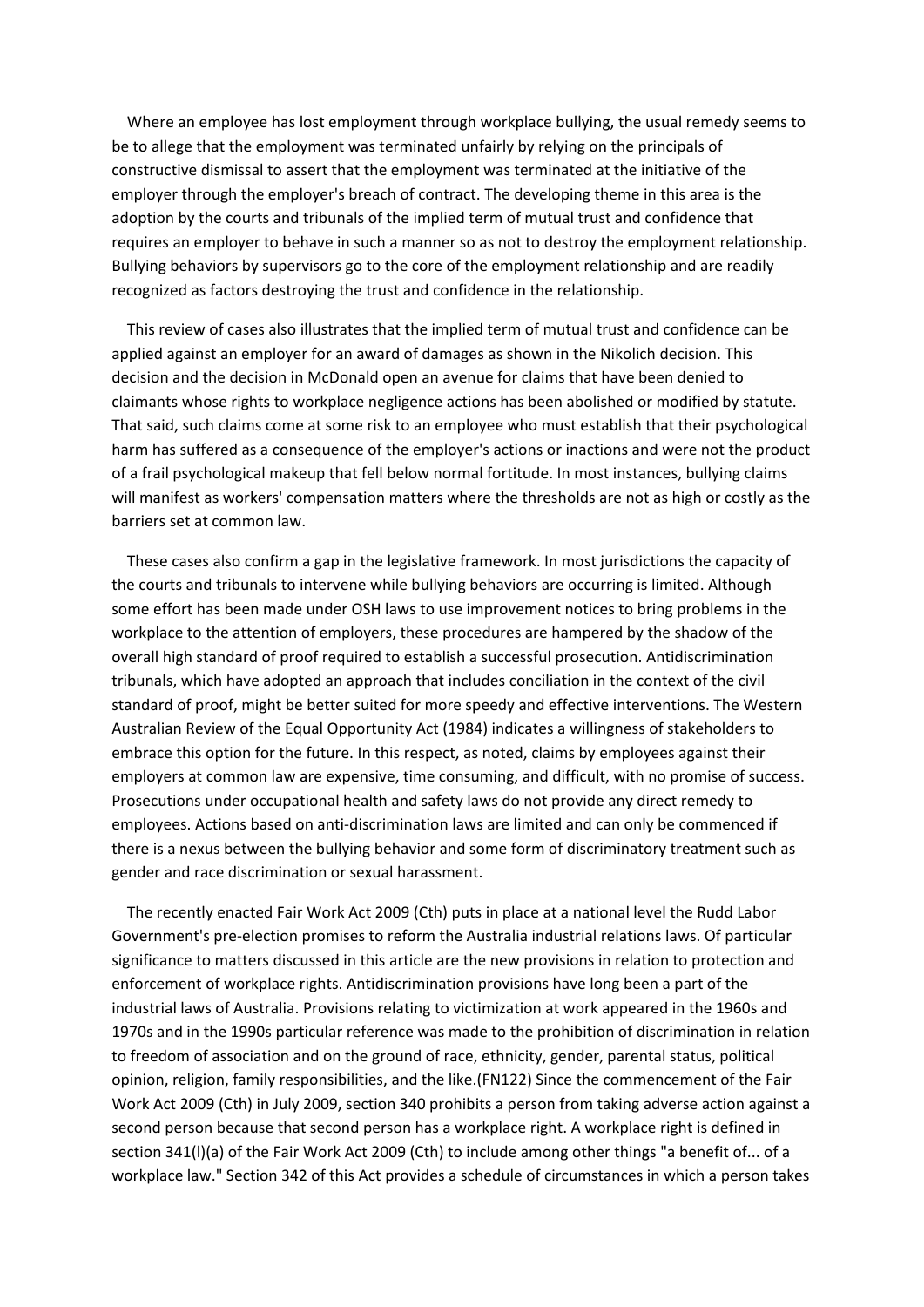adverse action against another and, under item one of the that table, includes an action by an employer against an employee to dismiss or injure an employee in their employment, or to alter the position of the employee to their prejudice or to discriminate against the employee. It is reasonably clear that these provisions have been widely drafted and could, without stretching the language of the legislation, include a benefit conferred under occupational health and safety laws, namely a safe workplace free from harassment or bullying. Arguably also, while the provisions of section 342 do not appear to contemplate adverse action by one employee against another employee, the employer would be vicariously liable for such action in any event. Accepting that this is potentially the case, section 342 permits a person affected by the adverse action of an employer (and vicariously via a co-employee) to seek a remedy. Section 545(2) provides that the remedies include injunctions and compensation and, where appropriate, reinstatement of an employee. In addition, a pecuniary penalty may be imposed upon the employer for a contravention of section 340 and by reason of section 546(3) such penalty may be paid to "a particular organisation or person" namely the employee's union or the employee personally. There is no cap or limit to the amount of compensation that can be sought.

 It follows that the new Fair Work Act 2009 (Cth) might provide a potentially powerful remedy in action for the protection of a workplace right in relation to workplace bullying. Such a right of action does appear to incorporate the protection of a worker from bullying and has numerous advantages over other forms of proceedings, given that the civil standard of proof applies, costs in the industrial arena are generally modest and the onus of proof may rest upon the employer. Proceedings in respect of contraventions of section 340 are dealt with as civil matters, and by reason of section 360 it is sufficient that the adverse action is just one of the matters that motivated the action in question. Stewart asserts that effectively the onus of proof in such matters is reversed, so that once it has been established that a certain action, a dismissal (including, as noted above, a constructive dismissal) for example, has been taken, it is for the respondent to show that the action was not motivated by the prohibited or adverse action.(FN123) As noted in the preceding section, workplace bullying frequently surfaces where a worker is either dismissed or chooses to leave their employment because the persistence of bullying leaves them with no choice. It does appear that section 340 and the related sections of the Fair Work Act 2009 (Cth) provide a novel remedy for employees. These provisions have yet to be tested but hold considerable promise as a mechanism for empowering bullied employees. Of course, one practical issue is consideration of the employer's capacity to pay. It is doubtful whether an employer will be indemnified for this form of loss given that it is not the normal insurable loss, such as workers' compensation or common law liability. It follows that the depths of the employer's pocket will be a consideration when determining whether to proceed.

 Although there are various legal remedies available to victims of bullying there is still the problem that workplace bullying tends to be unreported. Victims of bullying will often simply leave their job and seek other employment rather than face the stress and trauma of reporting bullying or pursuing some form of legal action, especially in cases where the bullying is subtle, covert, psychological, and difficult to prove. Moreover, it is not uncommon for victims of bullying to fear that they will be victimized or ostracized, or that their future employment prospects will be undermined if they report bullying. There is also the fear that if bullying is reported it will simply be ignored or avoided, which is reinforced if bullying is perceived to be part of the workplace culture. To this end, it is essential for employers to create a workplace culture and environment in which bullying and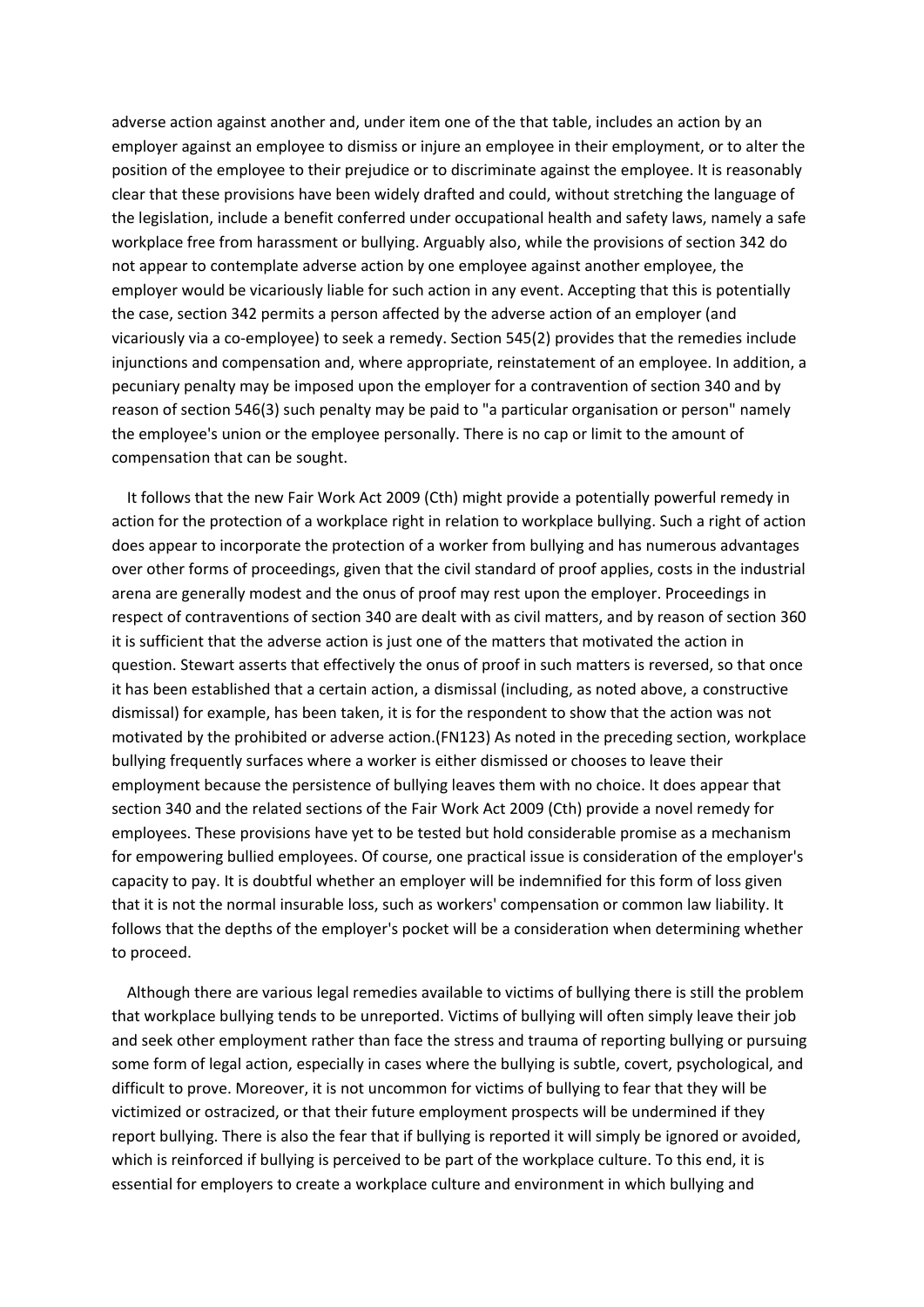harassment are not tolerated, i.e., prevention is better than cure. Employers are obliged to take steps to implement appropriate policies and procedures to endeavor to prevent and eliminate bullying in the workplace. In terms of workplace safety legislation, employers have a statutory duty to take steps to stop bullying when it is happening in their workplaces. This is clear from the cases discussed. Polices are an important tool for risk management and to ensure compliance with the law. However, polices on their own are seldom sufficient for dealing with bullying. Workplace bullying is often ignored because employers and employees do not necessarily recognize or understand bullying behavior.

 Employers need to take active steps to ensure that employees, in particular people in positions of power and authority, are educated about the nature and consequences of bullying. People need to be well informed about bullying and trained in how to deal with incidents of bullying. To this end, the OHS codes of practices and guidance notes referred to in the article provide an invaluable source of information for both employers and employees. One of the challenges of managing with bullying is to recognize and indentify bullying behavior, especially covert psychological bullying that is often a "hidden hazard." Employees also need to be encouraged to report bullying and be provided with the necessary support. Complaints need to be taken seriously and investigated thoroughly and promptly. Workplace bullying is an ongoing issue and employers cannot be complacent in addressing bullying given the significant consequences of bullying and the potential human, financial and legal costs if left unattended.

# ADDED MATERIAL

 Associate Professor, School of Business Law and Taxation, Curtin University of Technology, Western Australia.

Professor, Graduate School of Business, Curtin University of Technology, Western Australia.

#### FOOTNOTES

1. GARY NAMIE & RUTH NAMIE, THE BULLY AT WORK (2009).

2. See, e.g., KEN RIGBY, BULLYING IN SCHOOLS AND WHAT TO DO ABOUT IT (1996); TIM FIELD, BULLYING IN SIGHT: HOW TO PREDICT, RESIST, CHALLENGE AND COMBAT WORKPLACE BULLYING (1996); Ståle Einarsen, The Nature and Causes of Bullying at Work, 20 INT'L J. MANPOWER 57 (1999); STÅLE EINARSEN ET AL., BULLYING AND EMOTIONAL ABUSE IN THE WORKPLACE: INTERNATIONAL PERSPECTIVES IN RESEARCH AND PRACTICE (2003).

3. Id.

4. Human Rights and Equal Opportunity Commission. Factsheet--Workplace Bullying, http://www.hreoc.gov.au/info\_for\_employers/fact/workplace.html, accessed January 9, 2007.

5. Mike Toten, Beating the Bully, 73 AUSTL. CPA 8, 54 (2003).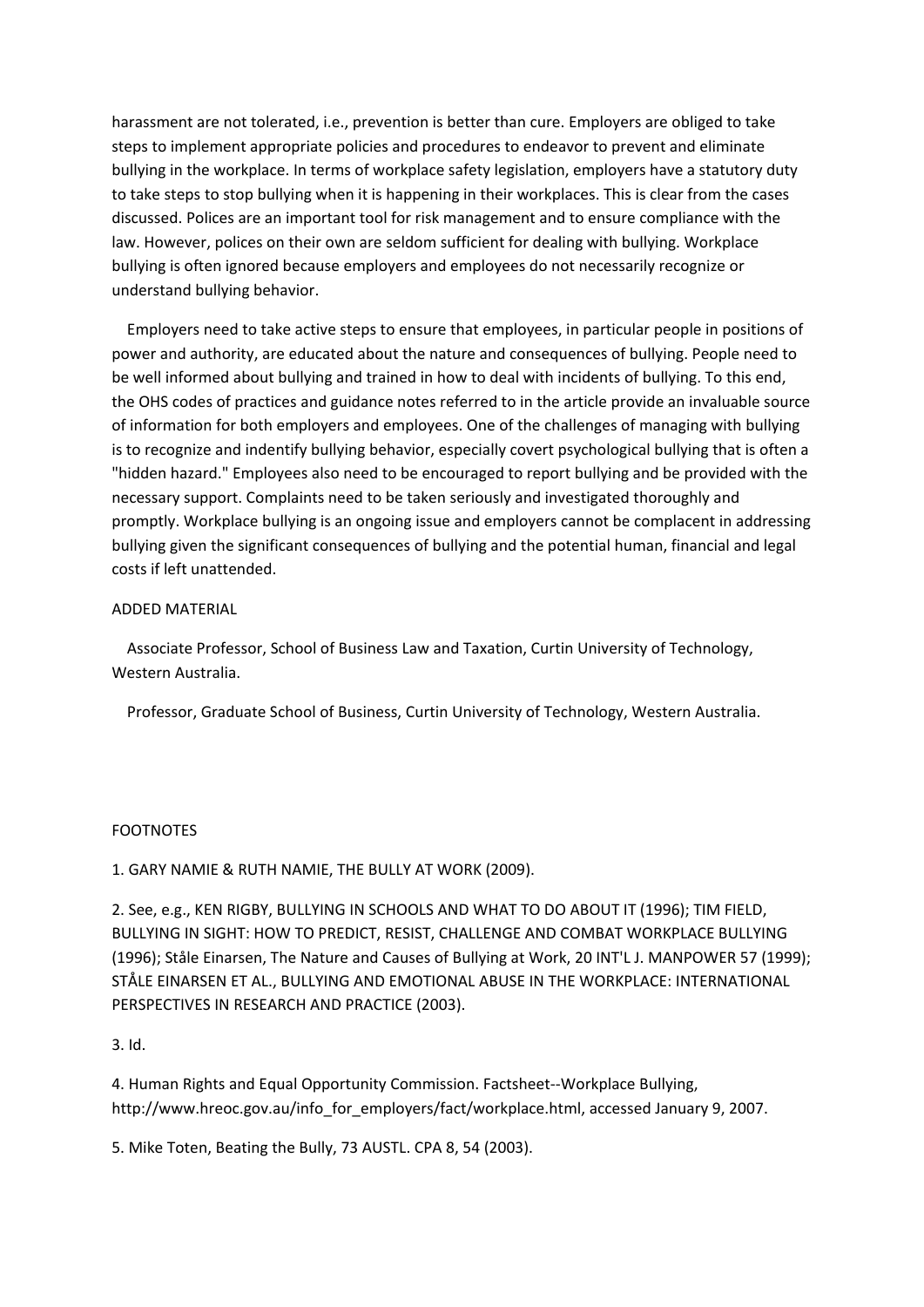6. WorkplaceInfo, Bullying Issues,

http://www.workplaceinfo.com.au/nocookie/subjects/OHS/bullying.htm (last accessed Dec. 12, 2007).

7. See, e.g., Shelley Thomas, Study Spurs Call to Ban Work Bullies, THE COURIER MAIL, July 1, 1999; Tony Koch, Time to Ban the Bullies at Work, THE COURIER MAIL, Apr. 27, 2002; Amanda Place, THE AGE, June 22, 2002; Employment Editorial, Horror of Bullies at work, THE ADVERTISER, Aug. 23, 2003; Fiona Secton, Fighting Back, 73 AUSTRALIAN CPA 52 (2003). See also Job Watch, Bullies Media and the Law,

http://www.jobwatch.org.au/admin/spaw2/uploads/files/Oct%20199820Bullies%20Media%20and% 20Law.pdf (last accessed June 15, 2009).

8. In 2008 the Council of Australia Governments (COAG) signed an intergovernmental agreement to harmonize occupational health and safety legislation. An independent review panel was appointed to review all the OHS laws in each state and territory. In December 2009 the Model Work Health and Safety Bill was approved b the Workplace Relations Ministers' Council. It is intended that by December 2011, each jurisdiction will be required to enact their own jurisdictional laws that mirror the national model laws. http://www.safeworkaustralia.gov.au/swa/ModelLegislation/Background (last accessed Feb 19 2010).

9. Occupational Health and Safety Act 1991 (Cth) § 16; Occupational Health, Safety and Welfare Act 1986 (SA) §19; Occupational Health and Safety Act 2000 (NSW) § 8; Occupational Health and Safety Act 2004 (Vic) § 21(1); Workplace Health and Safety Act 1995 (Qld) § 23; Workplace Health and Safety Act 2009 (NT) § 55; Work Safety Act 2008 (ACT) §§ 27-28; Workplace Health and Safety Act 1995 (Tas) § 9; Occupational Safety and Health Act 1984 (WA) § 19.

10. The term "practicable" means that people are expected to take practical and reasonable steps to comply with legislative requirements. Practical implies that it is "capable of being done." Various factors may be taken into consideration to determine whether something is reasonable, for example, the severity of the injury, the degree of risk, and the cost of safeguards. Commission of Occupational Safety and Health, Western Australia. Code of Practice, Occupational Safety and Health in the Western Australian Public Sector 2007,

http://www.worksafe.wa.gov.au/newsite/worksafe/media/pdf/codes/CodePublicSector.pdf (last accessed Jan, 8, 2008). See also Edwards v. National Coal Board [1949] 1 KB 704 per Asquith LJ at 712, http://education.qld.gov.au/riskmanagement/low.html (last accessed Jan. 23, 2008).

11. Occupational Health and Safety Act 1991 (Cth) § 21; Occupational Health, Safety and Welfare Act 1986 (SA) § 21; Occupational Health and Safety Act 2000 (NSW) § 20; Occupational Health and Safety Act 2004 (Vic) § 25; Workplace Health and Safety Act 1995 (Qld) § 36; Workplace Health and Safety Act 2009 (NT) § 59; Work Safety Act 2008 (ACT) § 40; Workplace Health and Safety Act 1995 (Tas) § 16; Occupational Safety and Health Act 1984 (WA) § 20.

12. Workplace Health and Safety Act 1995 (Qld) § 22.

13. WorkSafe Western Australia, Dealing with Bullying at Work: A Guide for Workers, 20. This code of practice is developed under Occupational Safety and Health Act 1984 (WA) § 57.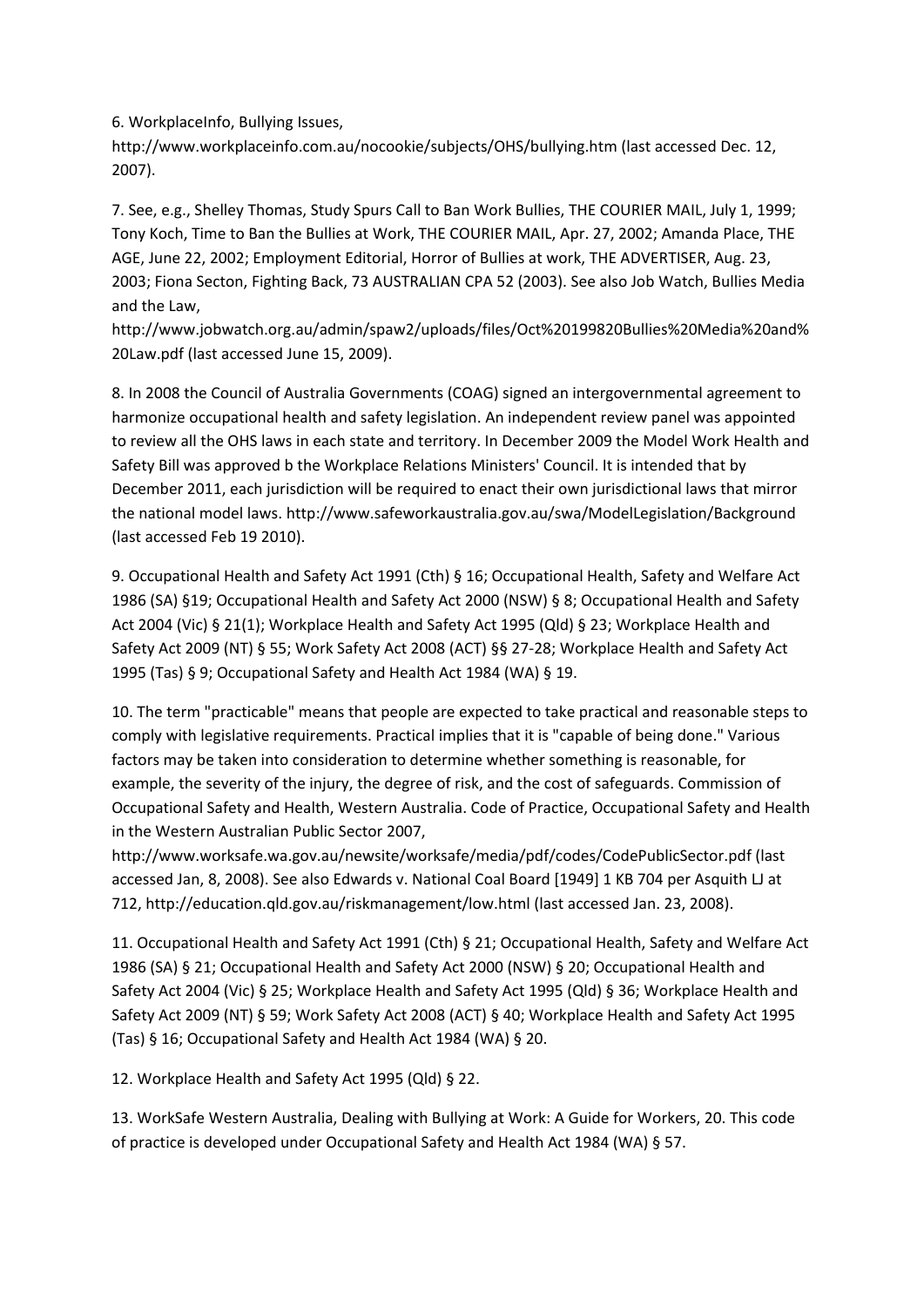14. Queensland Workplace Health and Safety, Prevention of Workplace Harassment Code of Practice 2004, 1. This code of practice is developed under Workplace Health and Safety Act 1995 (Qld) § 41.

15. See, e.g., ACT WorkCover, Preventing Workplace Bullying; Victoria WorkCover, Preventing and Responding to Bullying at Work; NSW WorkCover, Preventing and Responding to Bullying at Work; NT WorkSafe, Dealing With Bullying at Work; WorkCover Tasmania, Stress, Bullying, Alcohol and Others Drug Use. Hidden Hazards.

16. WorkCover Tasmania, Stress, Bullying, Alcohol and Others Drug Use. Hidden Hazards. A Guide for Employers, 19.

17. ACT, supra note 16, at 3.

18. Occupational Health and Safety Act 1991 (Cth) §§ 24, 40; Occupational Health, Safety and Welfare Act 1986 (SA) §§ 37, 31; Occupational Health and Safety Act 2000 (NSW) §§ 47, 17; Occupational Health and Safety Act 2004 (Vic) §§ 95, 72; Workplace Health and Safety Act 1995 (Qld) §§ 99, 86; Workplace Health and Safety Act 2009 (NT) §§ 15, 45; Work Safety Act 2008 (ACT) §§ 180, 60; Workplace Health and Safety Act 1995 (Tas) §§ 34, 36; Occupational Safety and Health Act 1984 (WA) §§ 42, 29.

19. For a detailed discussion and analysis of the role of OHS inspectors, see Richard Johnstone, Michael Quinlan & Maria McNamara, OHS Inspectors and Psychosocial Risk Factors: Evidence from Australia Working Paper, 60 NATIONAL RESEARCH CENTRE FOR OHS REGULATION (2008), available at http://ohs.anu.edu.au/publications/pdf/wp%2060%20-%20Johnstone%20et%20al.pdf (last accessed Feb. 11, 2010).

20. Occupational Health, Safety and Welfare Act 1986 (SA), § 55A(2)

21. Johnstone, Quinlan, & McNamara, supra note 19.

22. Some evidence of prosecutions for bullying appears in Victorian WorkSafe Prosecution summaries at http://www.workcover.vic.gov.au/wps/wcm/connect/WorkSafe/Home/Forms +and+ Publications/Forms+and+Publications+Results?searchAny=prosecutions (last accessed June 15, 2009). For example, for the year 2009 in Victoria (Australia's second largest jurisdiction) only one prosecution is shown namely Wagstaff Cranbourne Pty. Ltd. for failure to comply with improvement notice after an inspector identified bullying in the workplace,

http://www.worksafe.vic.gov.au/wps/wcm/connect/WorkSafe/Home/Forms+ and+Publications/Publications/Prosecutions+2006 (last accessed June 15, 2009). In 2005, similarly

only one prosecution appears to have taken place in Kalinda Downs Pty. Ltd. for failure to comply with a direction to implement a bullying action plan,

http://www.worksafe.vic.gov.au/wps/wcm/resources/file/ebc8cc435b3fdaf/prosecutions\_2005.pdf (last accessed June 15, 2009). South Australia and New South Wales WorkCover do not reveal any prosecutions for bullying on their websites.

23. Alison Cladwell, Suicide Waitress 'Driven to the Edge and Punished, ABC NEWS, Feb. 8, 2010. See also WorkSafe Victoria, Business Director and Three Workers Convicted and Fined for Bullying, http://www.worksafe.vic.gov.au/wps/wcm/connect/wsinternet/worksafe/ sitetools/news/businessdirector-three-workers-convicted-fined-for- bullying (last accessed Mar. 12, 2010).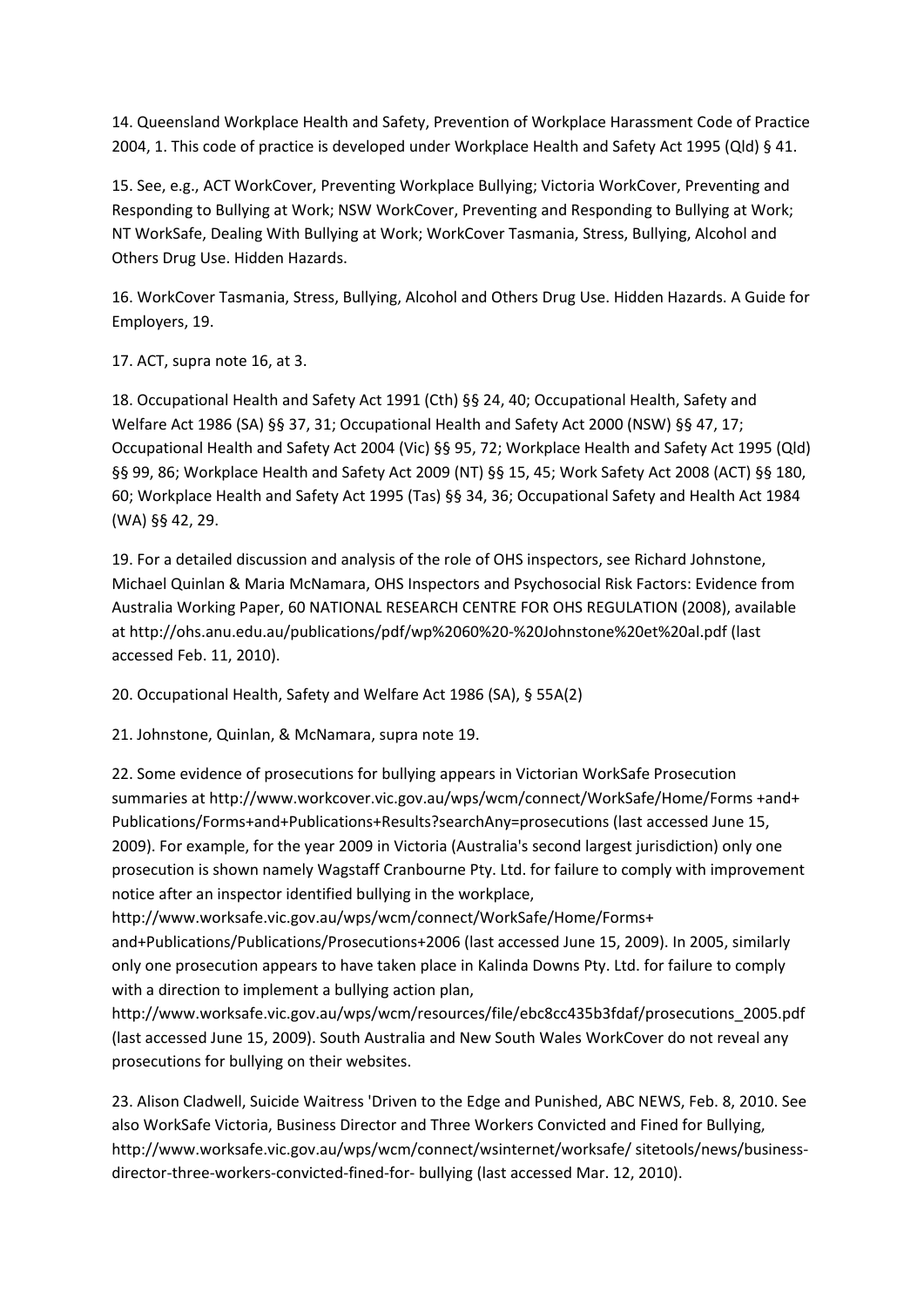24. Brown v. Macedon Ranges Shire Council [2008] AIRC 11.

25. WorkSafe Victoria, Macedon Ranges Shire bullying leads to better council standards, http://www.worksafe.vic.gov.au/wps/wcm/connect/wsinternet/worksafe/ sitetools/news/macedon+ranges+shire+bullying+leads+to+better+counci l+standards (last accessed Mar. 12, 2010).

26. Abbott Tout, Bullying in the Workplace--A Health and Safety Hazard (2002), http://www.findlaw.com.au/articles/default.asp?task=read&id=4398&si te=LE (last accessed Dec 20, 2007).

27. CCH Update--WorkCover v. City Edge Panel Repairs, Melbourne Magistrates Court July 10, 2000.

28. Maddaford v. Coleman & Anor [2004] NSWIRComm 317 (Nov. 3, 2004).

29. Section 26 of the Occupational Health and Safety Act 2000 (NSW) lifts the corporate veil and allows for prosecutions against directors.

30. The coworkers were also prosecuted and placed on good behavior bonds, with one worker, Pomente, fined AU \$500.

31. WorkSafe Victoria v. Ballarat Radio Pty Limited, unreported Ballarat Magistrate's Court (Aug. 2004) also noted at http://www.abc.net.au/news/newsitems/200407/sll60031.htm (last accessed Feb. 25, 2009); Victorian WorkCover Authority, Landmark Court Decision sees Radio Station Convicted and Fined \$50,000 over Bullying,

http://wwwl.worksafe.vic.gov.au/vwa/media.nsf/docsbyUNID/0D2FFD6796 7CAlD8CA256EEE0080756F?Oe (last accessed Jan. 15, 2008).

32. Carlile v. Council of the Shire of Kilkavin and Brietkreutz (Unreported Qld District Court No 12 of 1992, Dec. 2, 1995). The facts of this case (which is not readily available online) are reported in Max Spry, Workplace Harassment: What Is It and What Should the Law Do about It?, 40 J. INDUS. REL. 232-46 (1998).

33. See supra note 8.

34. Id. § 4.

35. Maddaford v. Coleman [2004] NSWIRComm 317 (Nov. 3, 2004).

36. Workers Compensation Act 1951 (ACT); Workers Compensation Act 1987 (NSW); Workers Rehabilitation and Compensation Act 2008 (NT); Workers' Compensation and Rehabilitation Act 2003 (Qld); Workers Rehabilitation and Compensation Act 1986 (SA); Workers Rehabilitation and Compensation Act 1988 (Tas); Workers Compensation Act 1958 (Vic); Workers' Compensation and Injury Management Act 1981 (WA).

37. Robert Guthrie, The Australian Legal Framework for Stress Claims, 14 J.L. & MED. 528-50 (2007).

38. Workers' Compensation and Injury Management Act 1981 (WA) § 5.

39. Id. § 5.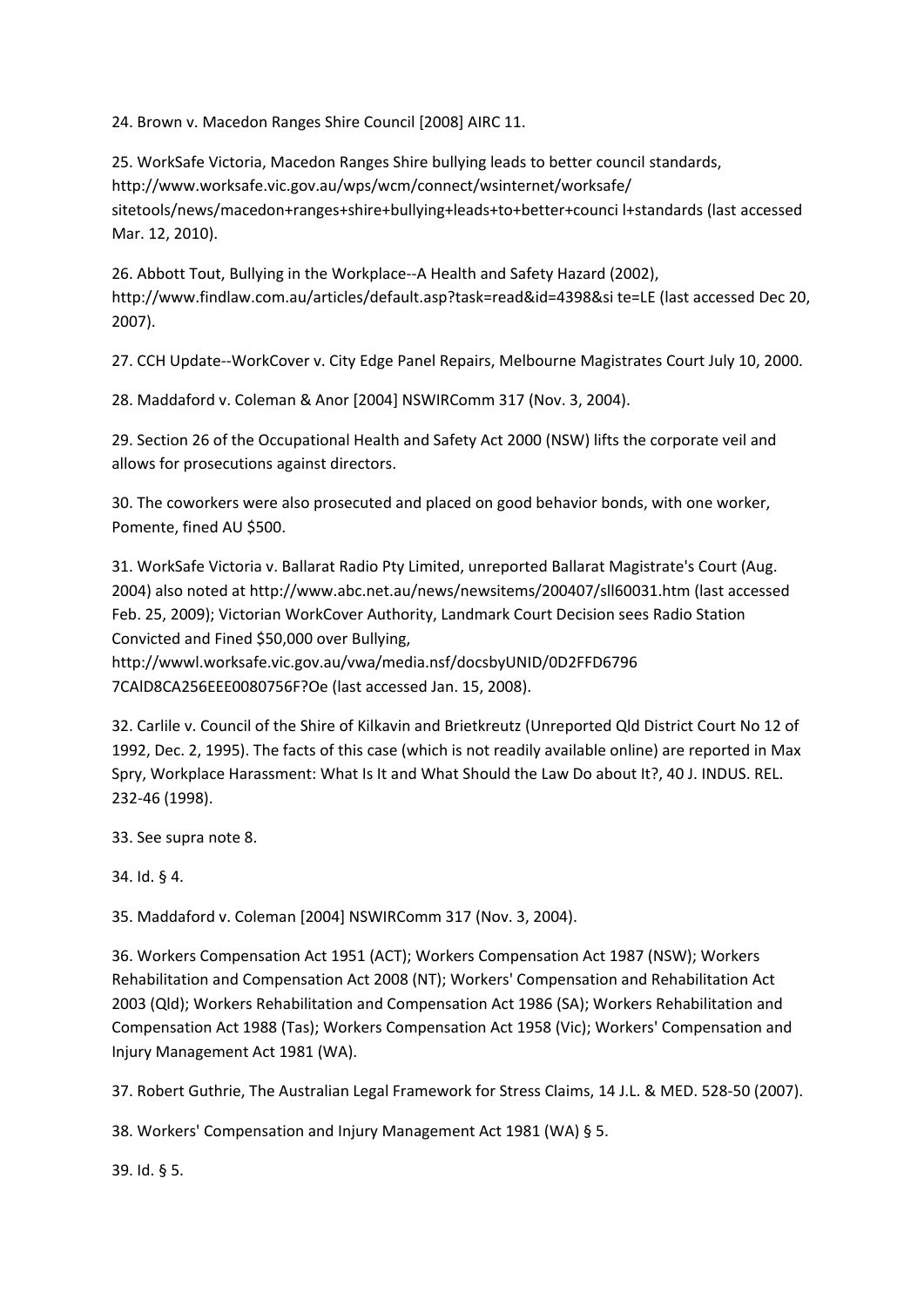40. Workers' Compensation and Injury Management Act 1981 (WA) § 5(4).

41. Q-Comp v. Education Queensland [2005] QIC 46; 176 QGIG 492.

42. Hart v. Comcare (2005) 145 FCR 29.

43. Wiegand v. Comcare (2007) 94 ALD 154. Finn, J. noted in Wiegand that he was bound by Hart although he thought its effect was harsh.

44. The only suggestion that the effects of these cases may have been mitigated appears in the Queensland decision of Gillam v. Q-Comp (WC/2007/38) ("Gillam") January 25, 2008 where Swan DP applied a "global" approach to the assessment of the management actions holding that repetitive blemishes could over time be considered as representing unreasonable management action so as to negate a defense of reasonable management action. Under the Commonwealth provisions, the Administrative Appeals Tribunal in Caldwell v. Comcare [2008] AATA 450 ("Caldwell") declined to find that the defense of reasonable management action applied because on the facts the management action could not be seen as a material stressor. Thus these two cases suggest that, as in Gillam, some legal distinctions might be made to avoid the hard effects of these preclusions and, as in Caldwell, that the assessment of reasonable management action as a stressor might be downplayed in some instances.

45. Millichamp v. Comcare [2009] AATA 127.

46. See Dunstan v. Comcare [2006] FCA 1655 for an example where a male worker succeeded in a claim for workers' compensation where harassment that took place within and without the workplace was held to have materially contributed to his depression, notwithstanding that claims made in the Human Rights and Equal Opportunity Commission had been dismissed.

47. Fairley v. Q-Comp (Unreported WC/2007/72) Mar. 28, 2008. A similar case is Sheridan v. Q-Comp (unreported WC/2008/48) May 6, 2009, where the worker suffered an adjustment disorder due to the persistent over-management by her supervisor, which included impolite email correspondence, major changes to work patterns, and favoritism.

48. See, e.g., Q-Comp v. Foote (Unreported WC/2008/13 No 2) Nov. 26, 2008.

49. Bauduccio v. Comcare [2009] AATA 333.

50. Id. ¶ 27.

51. South Maitland Railways Pty. Limited v. James (1943) 67 CLR 496.

52. Id. ¶ 507.

53. Weston v. Great Boulder Gold Mines Limited (1964) 112 CLR 30.

54. Kavanagh v. Commonwealth (1960) 103 CLR 547.

55. Davis v. Mobil Oil Australia Limited (Unreported. CA (NSW), Feb. 3, 1988).

56. Tarry v. Warringah SC [1974] 48 WCR (NSW) 1.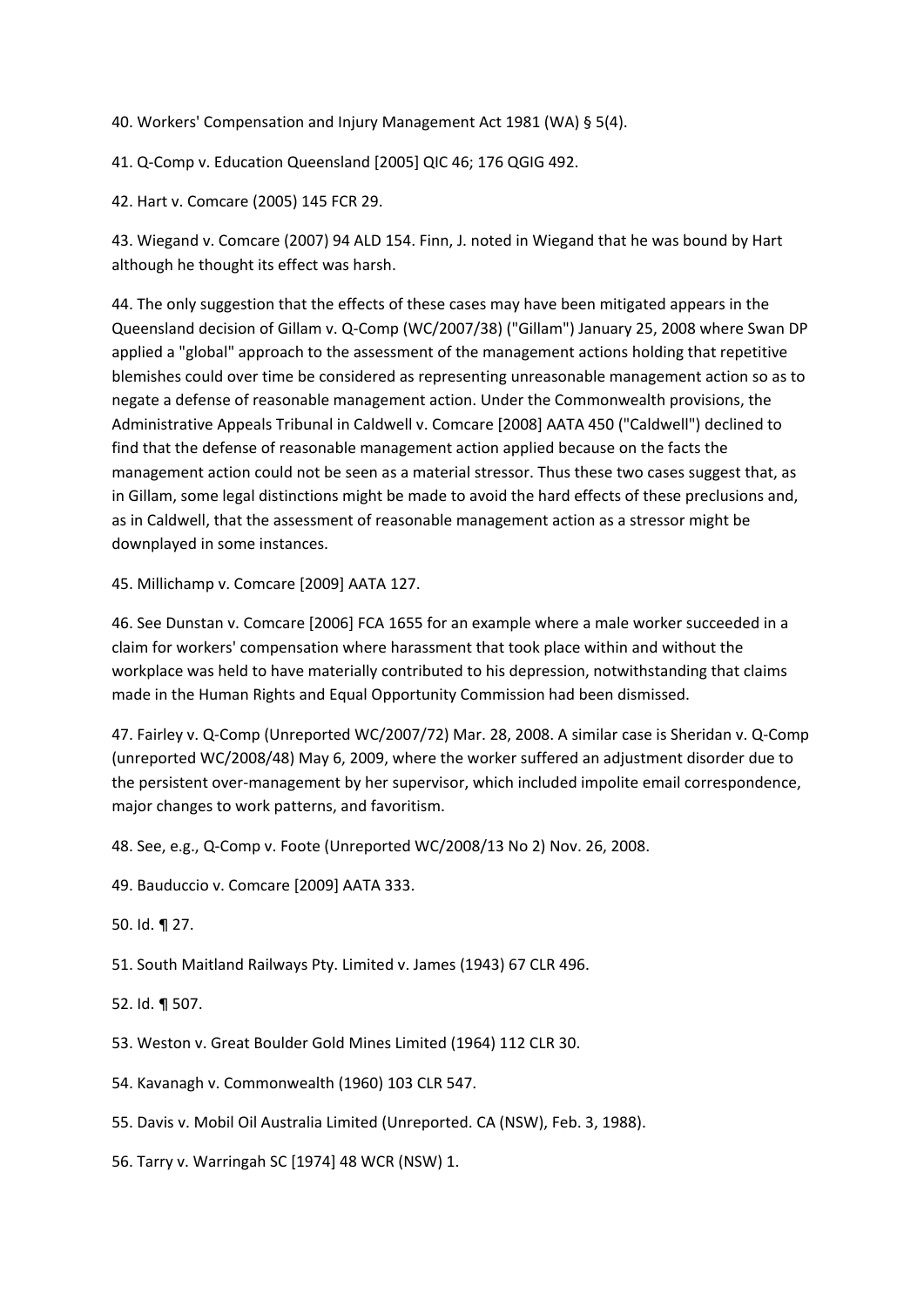57. Rail Corporation New South Wales v. El Hawat PR974345 [2006] AIRC 655 (Oct. 16, 2006) was a case of a worker who was racially abused by a passenger and responded by throwing a punch at him that did not connect. It was held that this was misconduct but that in the circumstances it was harsh and unreasonable to terminate the worker due to his otherwise long and unblemished employment history.

58. Sheridan v. Q-Comp (C/2008/48 May 6, 2009).

59. Gersten v. Cape York Land Council Aboriginal Corporation (No. B2041 of 2003), Commissioner Fisher, Dec. 22, 2004.

60. Naidu v. Group 4 Securitas Pty Ltd [2005] NSWSC 618.

61. Among other things the plaintiff was given unreasonably long shifts and he was refused permission to collect his wife from hospital when she had to seek medical treatment during pregnancy.

62. Aaron Rathmell & Michaela Whitbourn, Wilkinson v. Downton at Work: Employer's Liability for Intentionally Inflicted Psychiatric Injury, 21 AUSTL. J. LAB. L. 339, 350 (2008).

63. Naidu v. Group 4 Securitas Pty Ltd [2005] NSWSC 618, 205.

64. Id. ¶ 117.

65. Id. ¶ 20.

66. Naidu v. Group 4 Securitas Pty Ltd [2006] NSWSC 114. The plaintiff also received AU \$111,403.12 from the Group 4 workers' compensation insurer that was taken into account as part of the damages award.

67. Naidu v. Group 4 Securitas Pty Ltd [2005] NSWSC 618, 303. This decision was upheld on appeal at [2007] NSWCA 377. Group 4 Securitas lost its contract in Queensland as an airport passenger screener to 1SS Security Pty. Ltd., with the latter company also becoming embroiled in allegations of workplace bullying. See ISS Security Pty. Ltd. v. Q-Comp (Unreported WC/2007/06) June 27, 2007, where fortunately for ISS, the Queensland Industrial Relations Commission held that it had acted reasonably in its investigations of bullying allegations.

68. A similar case is Hellsing v. British Aerospace Australia Ltd. [2001] ACTSC 98, where an employee developed anxiety and depression following harassment and bullying by his supervisor. He was awarded AU \$342,898 in damages although the facts of the case are unclear from the judgment on appeal. In Priest v. New South Wales [2006] NSWSC 12 a police officer succeeded in a claim for damages on the grounds that he had been victimized and harassed at work giving rise to his psychiatric injury.

69. New South Wales v. Jeffery & Ors [2000] NSWCA 171 (Sept. 1, 2000).

70. New South Wales v. Mannall [2005] NSWCA 367.

71. Id. ¶ 168.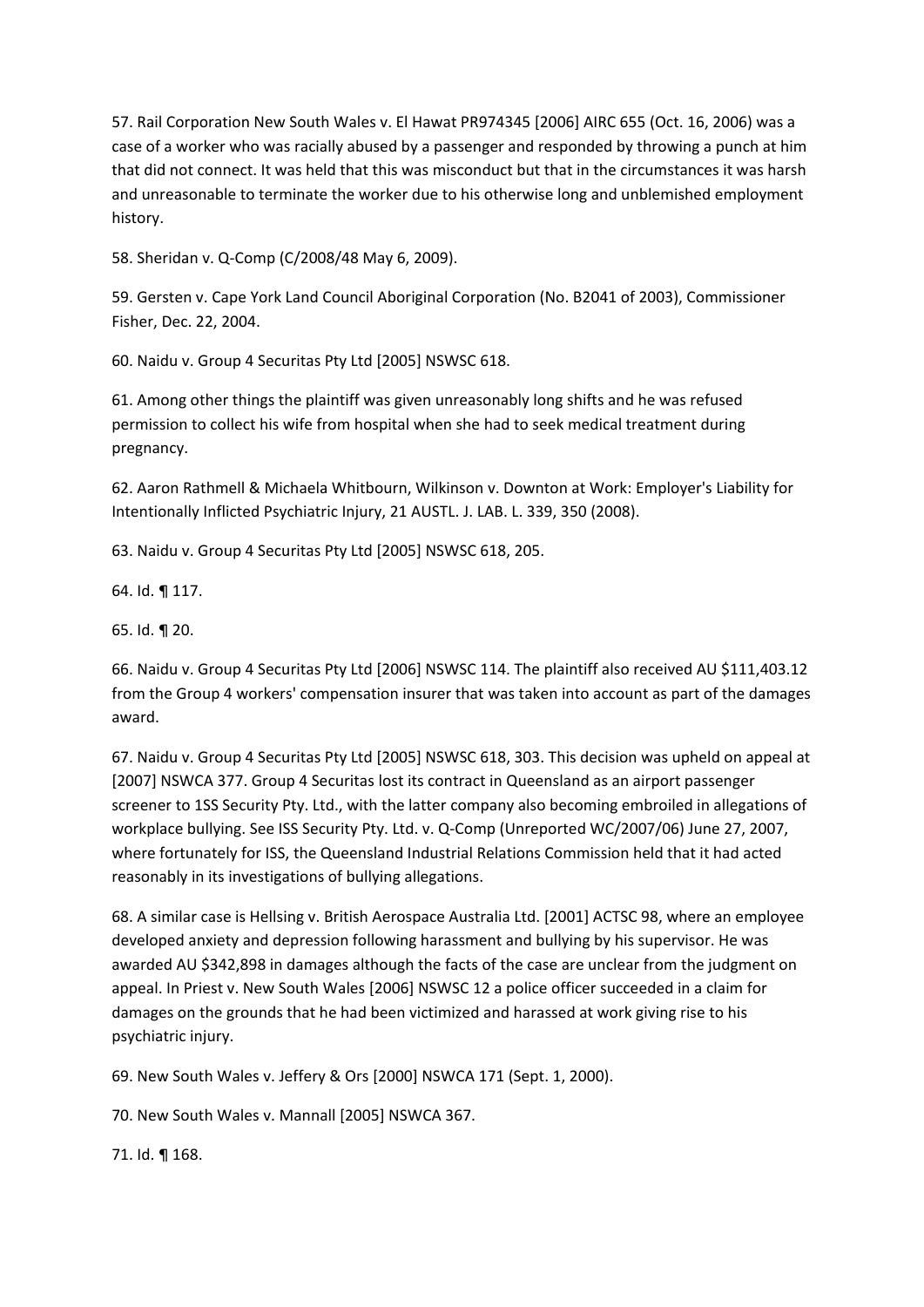72. Midwest Radio Limited v. Arnold [1999] QCA 20.

73. Id. ¶ 31.

74. Blenner-Hassett v. Murray Goulburn Co-operative Pty. Ltd. & Ors, 1999 Victoria County Court (2651/96-Morwell),

http://www.countycourt.vic.gov.au/CA256D90000479B3/Lookup/Judgments\_B/\$file/blenner.pdf (last accessed Feb. 25, 2009).

75. Anti-Discrimination Act 1977 (NSW); Anti-Discrimination Act 1992 (NT); Anti-Discrimination Act 1991 (Qld); Anti-Discrimination Act 1998 (Tas); Discrimination Act 1991 (ACT); Equal Opportunity Act 1984 (WA); Equal Opportunity Act 1995 (Vic); Equal Opportunity Act 1984 (SA); Racial Discrimination Act 1975 (Cth).

76. One of the worst cases of sexual harassment and bullying occurred in Lee v. Smith & Ors [2007] FMCA 1092 where a defense department employee was awarded over AU \$400,000 and the employer found vicariously liable for a sexual assault upon her that resulted in subsequent victimization and bullying.

77. Age and disability are covered under state and territory laws by the legislation Age Discrimination Act 2004 (Cth) and Disability Discrimination Act 1992 (Cth).

78. Gabryelczyk v. Hundt [2005] NSWADT 94 (May 3, 2005).

79. Id. ¶ 12-19.

80. Webb v. State of Queensland [2006] QADT 8.

81. See also Mobb v. King Island Council [1995] IRCA 628; Lulham v. Shanan, Watkins Steel and Others [2003] QADT 11. In the latter case the complainant, a boilermaker, was subjected to offensive comments about his sexuality, being homosexual and a pedophile.

82. Cvetkovski v. Cleary Bros (Bombo) Pty. Ltd. [1999] NSWADT 34.

83. Id. ¶ 30.

84. Id. ¶ 44.

85. Id. ¶ 36.

86. RIGBY, supra note 2, at 15.

87. Equal Opportunity Commission of Western Australia, Review of the Equal Opportunity Act 1984 Report May, 14-15 (2007).

88. RIGBY, supra note 2, at 15.

89. Equal Opportunity Commission of Western Australia, Review of the Equal Opportunity Act 1984 Report May, 14-15 (2007).

90. See the discussion on constructive dismissal below.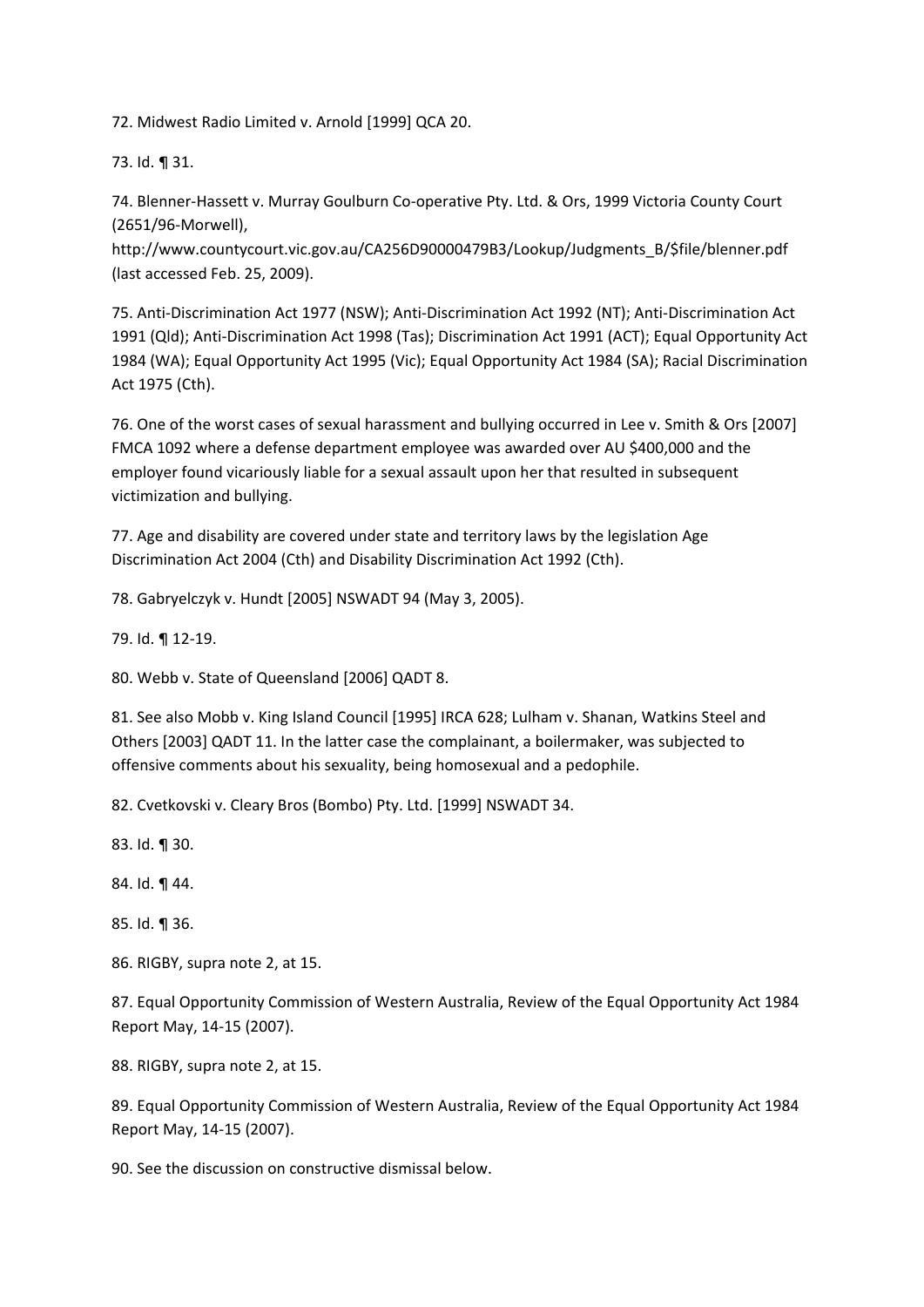91. See Independent Education Union of Australia v. Yipirinya School Council (Inc) [2007] AIRC 557 where Commissioner Lawson refused to intervene where allegations of bullying were made against a school principal as to do so would have meant stepping into a management role.

92. Western Excavating (EEC) Ltd. v. Sharp [1978] QB 761 at 769.

93. Phillips v. Wilderness School, [2007] SAIRComm 6 (Apr. 13, 2007).

94. Id. ¶ 205.

95. Id. ¶ 206.

96. Id. ¶ 183.

97. Id. ¶ 161.

98. Id. ¶ 180.

99. Max Spry, Workplace Harassment, 10 AUSTL. J. LAB. L. 229 (1997).

100. Bann v. Sunshine Coast Newspaper Company Pty. Limited (Unreported PR 935122 [2003] AIRC 915 July 30, 2003) at 117.

101. Hill v. Minister for Local Government, Territories and Roads PR946017 [2004] AIRC 394 (Apr. 26, 2004).

102. Andrea Adams Trust, Fact Sheet on Workplace Bullying, http://www.andreaadamstrust.org/factsheet.pdf (last accessed Jan. 16, 2008). (The Trust has since closed owing to lack of funding.)

103. Goldman Sachs JB Were Services Pty. Ltd. v. Nikolich [2007] FCAFC 120.

104. Id. ¶ 24.

105. Id. ¶ 186.

106. Id. ¶ 206.

107. Had the harassment and grievance sections been written differently, i.e., using more precise and promissory language, it is likely they too would have been incorporated into the contract.

108. Some support for this proposition can be found in Joellen Riley, Damages in Executive Employment Litigation, 52 U. NEW S. WALES FAC. L. SERIES 5 (2007).

109. McDonald v. State of South Australia [2008] SASC 134.

110. See Phillips v. Wilderness School, [2007] SAIRComm 6 (Apr. 13, 2007).

111. Relying principally on the decision in Russell v. The Trustees of the Roman Catholic Church [2007] NSWSC 105 discussed in Joseph Catanzariti & Simon Brown, Major Tribunal Decisions in 2007, 50 J. INDUS. REL. 429, 433 (2008).